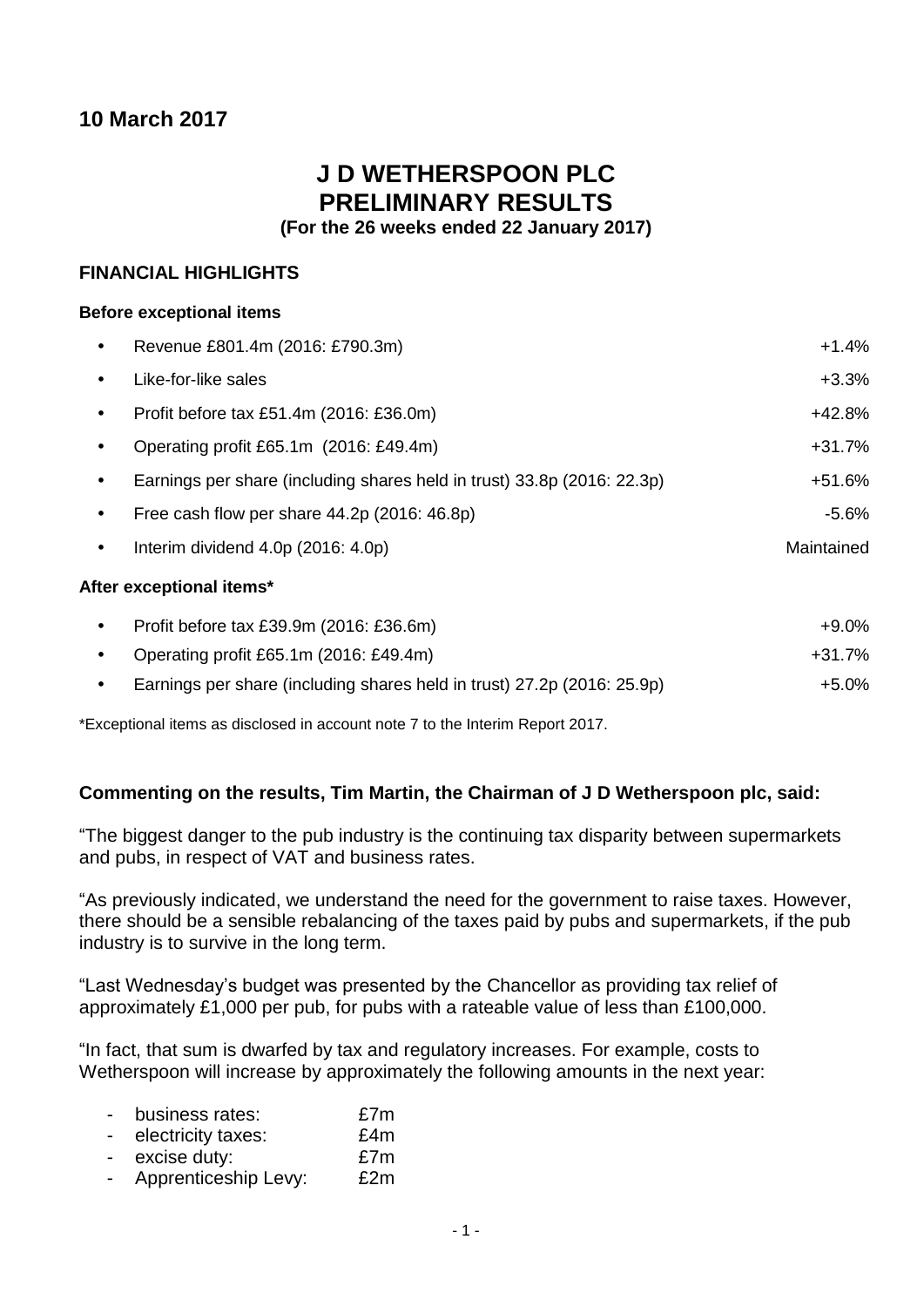"In addition, the proposed sugar tax will cost approximately £4m from April 2018 and there will be further electricity tax increases of around £5m by 2020.

"Companies like Wetherspoon, on examination of the fine print of the budget, are not, in fact, eligible for the £1,000 per annum decrease in business rates, in any event.

"The company has previously emphasised the far-higher taxes per meal or per pint that pubs pay compared to supermarkets. For example, supermarkets pay less than 2p per pint for business rates, whereas pubs pay around 18p per pint.

"The increase in business rates per pint for pubs from next month will be around 2p, further exacerbating the tax gap.

"Pubs also pay VAT of 20% in respect of food sales, but supermarkets pay almost nothing, enabling supermarkets to subsidise the price of alcoholic drinks. An article written for the trade press on this subject can be found below.

"Wednesday's budget will weigh far more heavily on pubs than supermarkets, especially since wage costs per pint or meal are approximately 10 times higher in pubs.

"The Chancellor was less-than-frank in his budget speech\*, since he did not spell out the duty increases, giving the impression to many that there would be no increase.

"In effect, this was a budget for dinner parties, no doubt the preference of the Chancellor and his predecessor – dinner parties will suffer far less from the taxes outlined above, whereas many people prefer to go to pubs, given the choice.

"In the six weeks to 5 March 2017, like-for-like sales increased by 2.7% and total sales decreased by 0.2%.

"As previously announced, the company intends to increase the level of capital investment in existing pubs from £34m in 2015/6 to around £60m in the current year.

"As outlined above, the company also anticipates significantly higher costs in the second half of the financial year. In view of these additional costs and our expectation that like-for-like sales will be lower in the next six months, the company remains cautious about the second half of the year. Nevertheless, as a result of modestly better-than-expected year-to-date sales, we currently anticipate a slightly improved trading outcome for the current financial year, compared with our expectations at the last update."

<sup>\*</sup> The Chancellor said, "I can also confirm that I will make no changes to previously planned upratings of duties on alcohol and tobacco."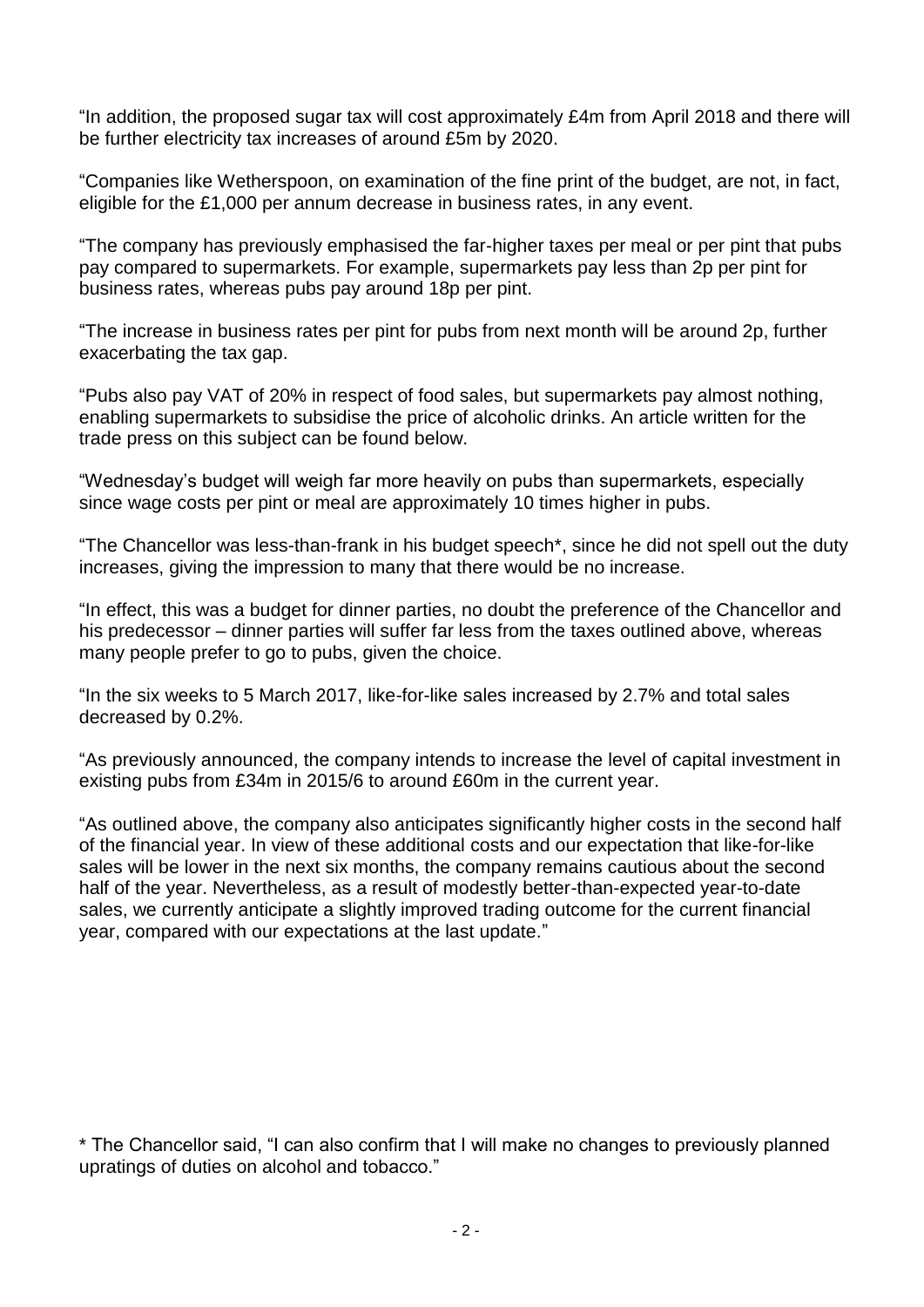Enquiries:

| John Hutson   | <b>Chief Executive Officer</b> | 01923 477777 |
|---------------|--------------------------------|--------------|
| Ben Whitley   | <b>Finance Director</b>        | 01923 477777 |
| Eddie Gershon | Company spokesman              | 07956 392234 |

Photographs are available at: newscast.co.uk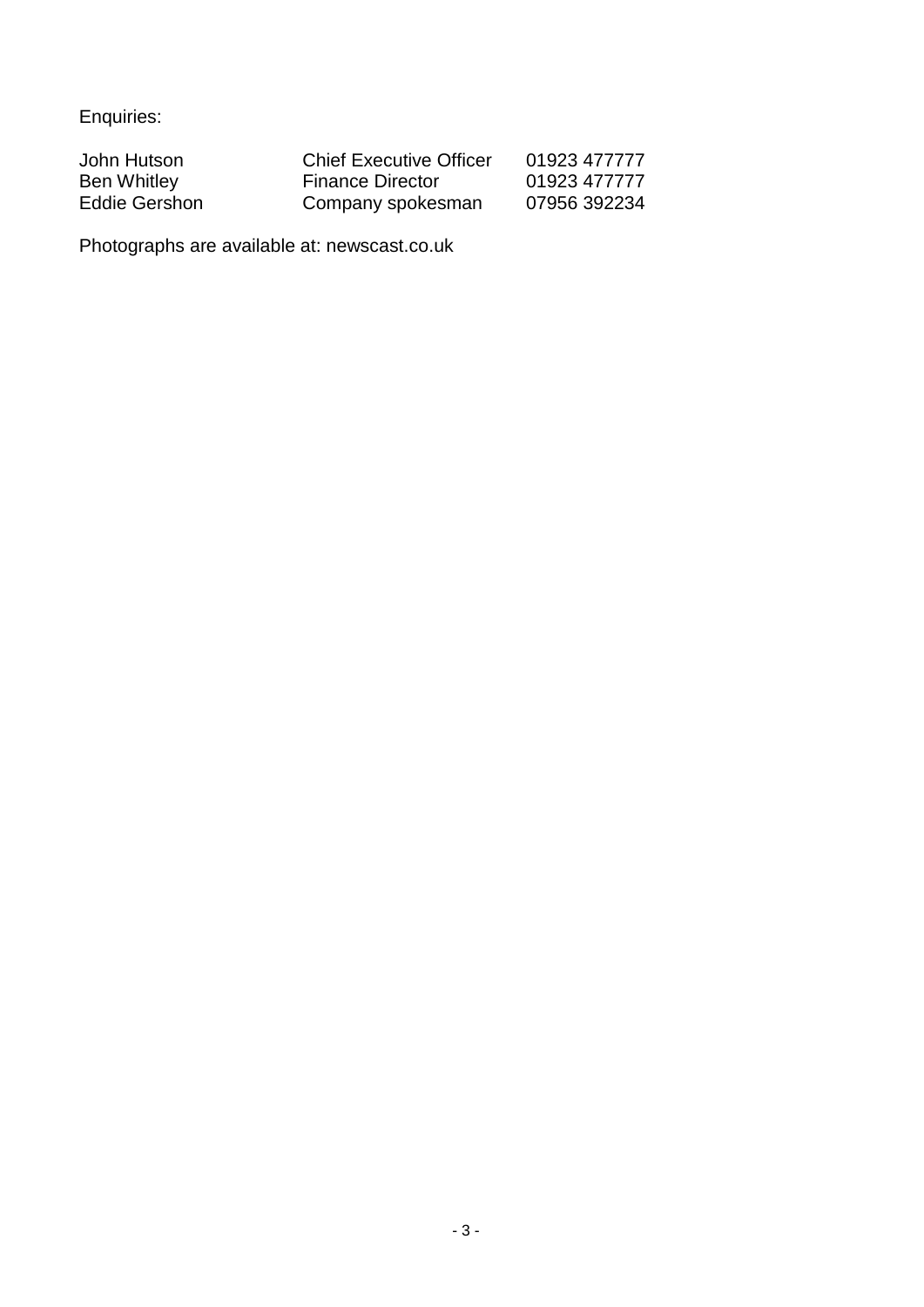## Notes to editors

- 1. J D Wetherspoon owns and operates pubs throughout the UK. The Company aims to provide customers with good-quality food and drink, served by welltrained and friendly staff, at reasonable prices. The pubs are individually designed and the Company aims to maintain them in excellent condition.
- 2. Visit our website jdwetherspoon.com
- 3. This announcement has been prepared solely to provide additional information to the shareholders of J D Wetherspoon, in order to meet the requirements of the UK Listing Authority's Disclosure and Transparency Rules. It should not be relied on by any other party, for other purposes. Forward-looking statements have been made by the directors in good faith using information available up until the date that they approved this statement. Forward-looking statements should be regarded with caution because of inherent uncertainties in economic trends and business risks.
- 4. The annual report and financial statements 2016 has been published on the Company's website on 9 September 2016.
- 5. The current financial year comprises 53 trading weeks to 30 July 2017.
- 6. The next trading update will be issued on 3 May 2017.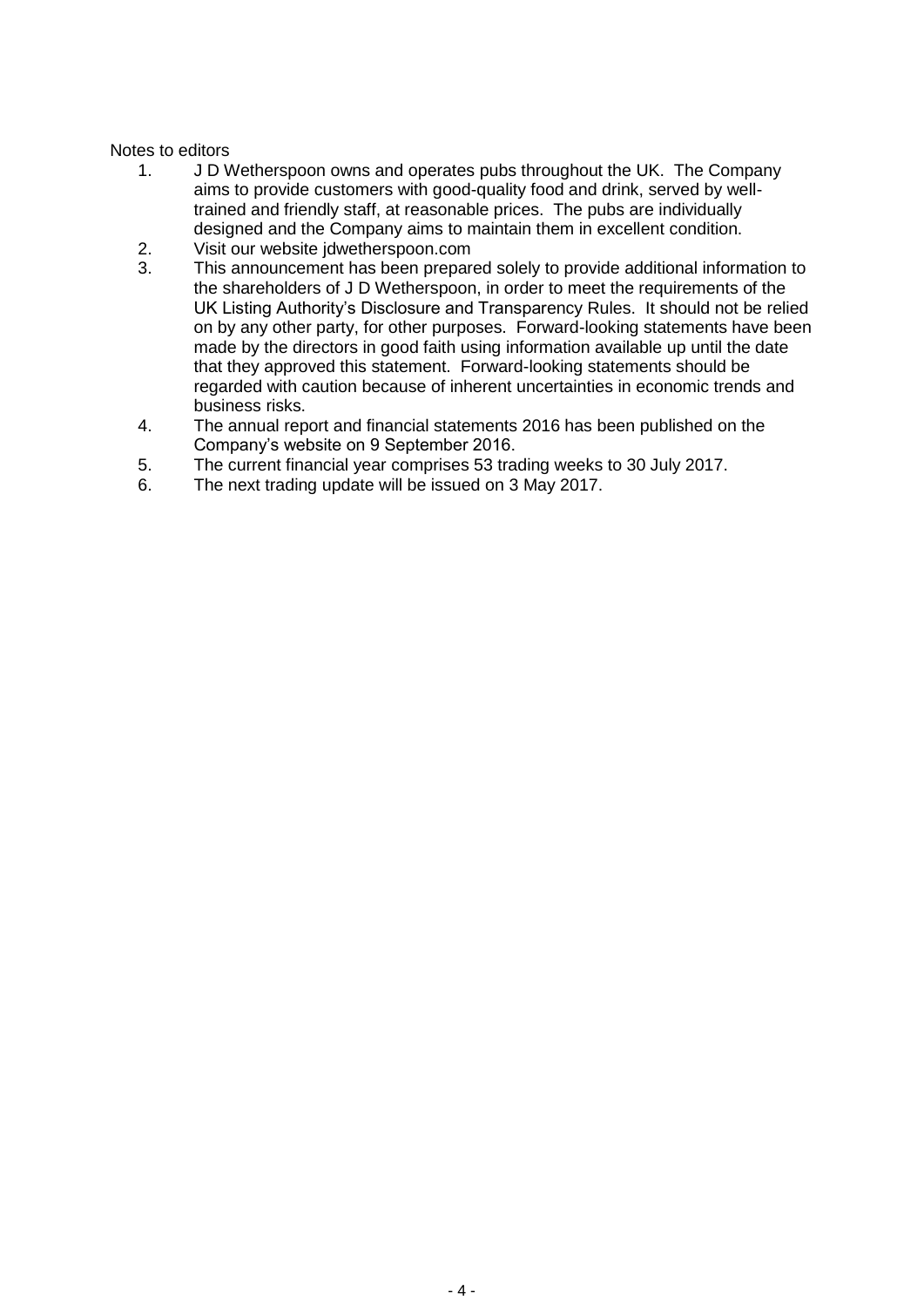# CHAIRMAN'S STATEMENT AND OPERATING REVIEW

In the 26 weeks ended 22 January 2017, like-for-like sales increased by 3.3%, with total sales increasing by 1.4% to £801.4m (2016: £790.3m).

Like-for-like bar sales increased by 2.4% (2016: 2.9%), food by 5.1% (2016: 2.9%) and fruit/slot machines decreased by 2.1% (2016: decreased by 2.9%). Like-for-like room sales at our hotels increased by 14.8% (2016: 7.5%). Bar sales were 61.4% of the total, food was 34.8%, fruit machines were 2.6% and room sales were 1.0%.

Operating profit increased by 31.7% to £65.1m (2016: £49.4m). The operating margin was 8.1% (2016: 6.3%). Profit before tax and exceptional items increased by 42.8% to £51.4m (2016: £36.0m). The improved performance in the period was due mainly to lower utility and interest costs, relatively benign costs in other areas and the sale of some lower-margin pubs. In addition, the company saw little impact, in the period under review, from the 'living wage' legislation, having increased pay rates before the government announced its plans in this area.

Earnings per share, including shares held in trust by the employee share scheme, and before exceptional items, were 33.8p (2016: 22.3p).

As illustrated in the table in the tax section below, the company paid taxes of £331.6m in the period under review, approximately 33% higher than five years ago (2012: £250.1m).

Net interest was covered 4.6 times by profit before interest, tax and exceptional items (2016: 3.1 times). Total capital investment was £96.0m in the period (2016: £75.6m). £49.6m was spent on freehold reversions of properties where Wetherspoon was the tenant (2016: £15.5m), £28.4m on existing pubs (2016: £17.4m) and £18.0m on new pub openings and extensions (2016: £42.7m).

Exceptional items totalled £7.3m (2016: £4.3m). Twenty-three pubs were sold or closed in the period. There was a £6.6m (2016: £0.1m) loss on disposal and an impairment charge of £5.2m (2016: £0.1m) for closed pubs and pubs which are on the market.

During the period, the company received £0.4m in compensation in respect of a transfer of interest-rate swaps between two financial institutions; this has been treated as an exceptional item.

In addition, there were £4.1m (2016: £3.6m) of exceptional tax credits, as a result of a reduction in the UK average corporation tax rate, which has the effect of creating an exceptional tax credit for future years. The total cash effect of these exceptional items resulted in cash inflow of £8.9m (2016: £Nil).

Free cash flow, after capital investment of £28.4m in existing pubs (2016: £17.4m) and payments of tax and interest, was £49.2m (2016: £55.7m). Free cash flow per share decreased by 5.6% to 44.2p (2016: 46.8p). The decrease was due mainly to the increased expenditure on existing pubs and the timing of payments to suppliers.

#### **Dividends**

The board declared an interim dividend of 4.0p per share for the current interim financial period ending 22 January 2017 (2016: 4.0p per share). The interim dividend will be paid on 25 May 2017 to those shareholders on the register at 28 April 2017.

#### **Corporation tax**

We expect the overall corporation tax charge

for the financial year, including current and deferred taxation, to be approximately 26.8% before exceptional items (24 July 2016: 29.4%).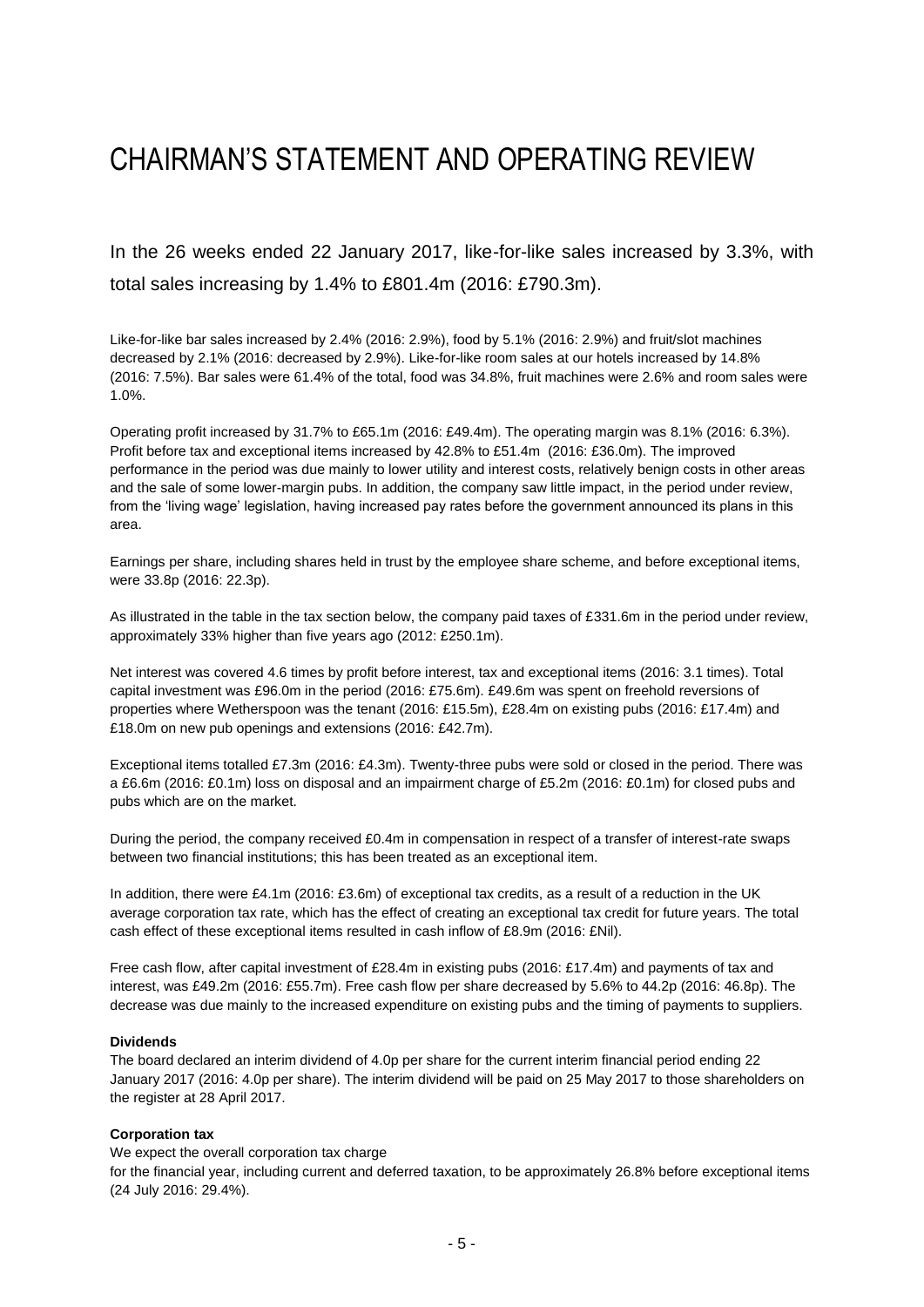As in previous years, the company's tax rate is higher than the standard UK tax rate owing mainly to depreciation which is not eligible for tax relief.

#### **Financing**

As at 22 January 2017, the company's net debt, including bank borrowings and finance leases, but excluding derivatives, was £696.0m, an increase of £45.2m, compared with that of the previous year end (24 July 2016: £650.8m). The net-debt-to-EBITDA ratio was 3.46 times at the period end (24 July 2016: 3.47). Unutilised facilities were £144.3m at the period end (24 July 2016: £189.6 m).

In November 2016, the Company issued a summary of its current views in respect of debt. The summary is as follows:

"The Company understands that debt always involves risk: the greater the debt, the greater the risk. As a rapidly expanding company, Wetherspoon has historically had higher debt levels than the conservatively financed 'family brewers', the debts of which have often been around 2 times EBITDA, but the levels have usually been lower than the large pub 'PLCs', where they sometimes rose to 5 to 8 times EBITDA, in recent years, often with unfortunate consequences.

"As well as expanding rapidly by opening new pubs, Wetherspoon has bought back approximately half of its shares in this millennium, at a cost of £400m and has spent approximately £140m on freehold reversions: freeholds of properties where Wetherspoon was the tenant. This level of expenditure and debt may be justifiable in an era of (a) low interest rates, (b) reasonable historic prices for shares and property and (c) an experienced board which is sceptical of dangerous fashions in the financial world. Even so, the Company's debt levels during this period, which have benefited shareholders, have clearly involved significant risk.

"As at 24 July 2016, the Company's net debt/EBITDA was 3.47 times. Over the past 15 financial year ends, this ratio has been:

| Financial<br>Year End | Net Debt /<br>EBITDA |  |  |  |  |
|-----------------------|----------------------|--|--|--|--|
| 2002                  | 2.85                 |  |  |  |  |
| 2003                  | 2.61                 |  |  |  |  |
| 2004                  | 2.78                 |  |  |  |  |
| 2005                  | 2.81                 |  |  |  |  |
| 2006                  | 2.80                 |  |  |  |  |
| 2007                  | 3.21                 |  |  |  |  |
| 2008                  | 3.24                 |  |  |  |  |
| 2009                  | 2.74                 |  |  |  |  |
| 2010                  | 2.70                 |  |  |  |  |
| 2011                  | 2.98                 |  |  |  |  |
| 2012                  | 2.96                 |  |  |  |  |
| 2013                  | 2.88                 |  |  |  |  |
| 2014                  | 3.21                 |  |  |  |  |
| 2015                  | 3.37                 |  |  |  |  |
| 2016                  | 3.47                 |  |  |  |  |
|                       |                      |  |  |  |  |

"Weighing the level of debt and risk is a difficult job. Our aim is to be conservatively financed as the business matures, although a precise timetable depends on many factors. For the foreseeable future, it is intended that the Company's net debt/EBITDA will be around 3.5 times. The ratio may rise for a temporary period, for example, if there were a sudden deterioration in trading, in which instance the Company would seek to reduce the level in a timely manner. Insofar as it is possible to generalise, the board believes that debt levels of between 0 and 2 times EBITDA are a sensible long-term benchmark."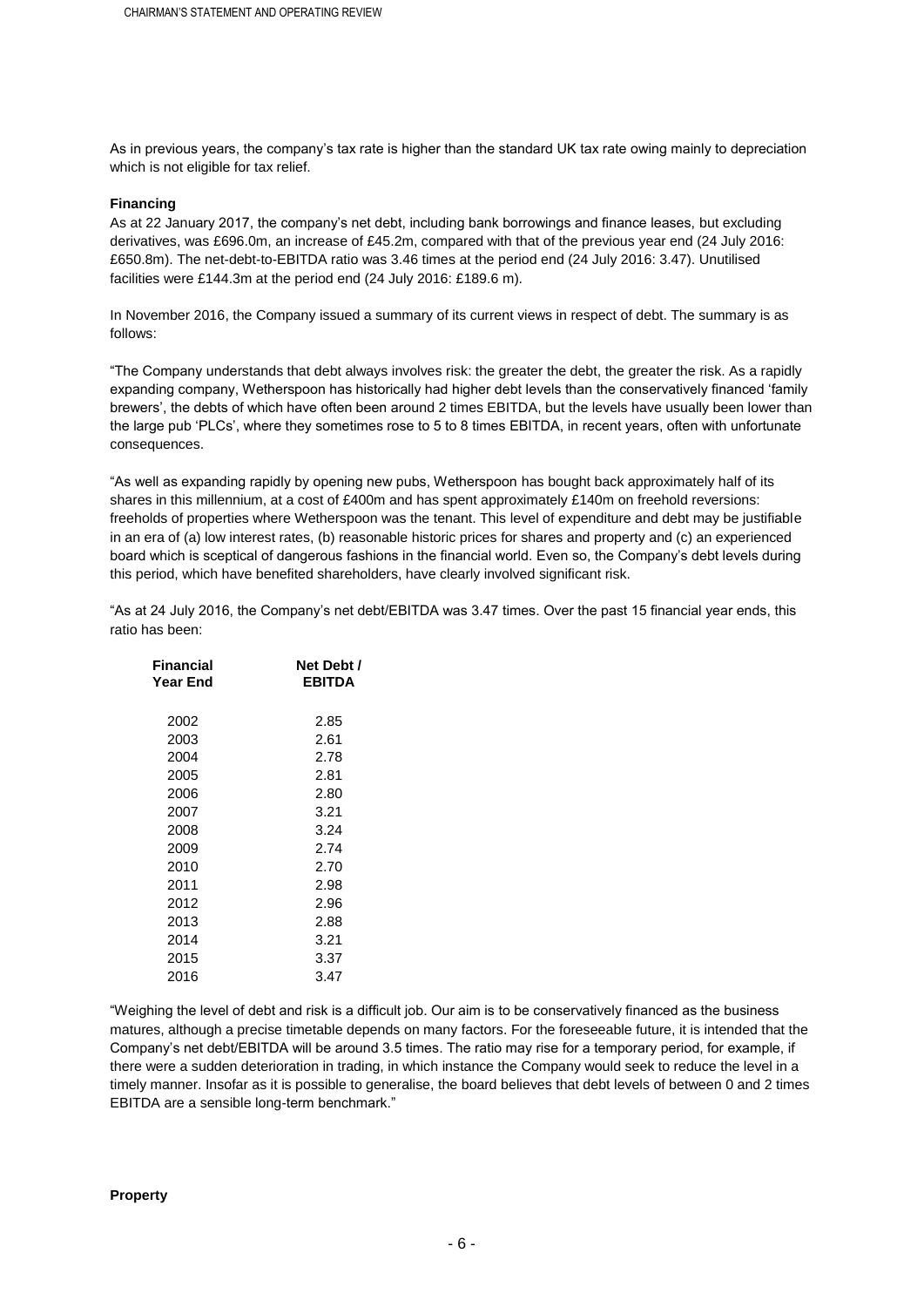During the period, we opened two new pubs and closed 22 pubs, bringing the number of pubs open at the period end to 906. Following a review of our estate, we have placed around 100 pubs on the market in the last two years or so. Eighty-three of these pubs have now been sold, are under contract or have been closed.

#### **UK taxes and regulation**

Pubs and restaurants pay far higher levels of UK tax than do supermarkets. The main disparity relates to VAT (value added tax), since supermarkets pay no VAT in respect of their food sales, whereas pubs pay 20%, enabling supermarkets to subsidise their alcoholic drinks prices. Pubs also pay approximately 18p per pint in respect of business rates, while supermarkets pay less than 2p per pint.

In addition, the government has, in recent years, introduced both a 'late-night levy' and additional fruit/slot machine taxes, further reducing the competitive position of pubs in relation to supermarkets.

The tax disparity with supermarkets is unfair. Pubs create significantly more jobs and more taxes per pint or per meal than do supermarkets and it does not make social or economic sense for the UK tax régime to favour supermarkets. We acknowledge the need for companies to pay a reasonable level of taxes, but hope that legislators will make prompt progress in creating a level playing field for all businesses which sell similar products.

The taxes paid by Wetherspoon in the period under review were as follows:

| <b>First half</b>                | 2017             | 2016  |
|----------------------------------|------------------|-------|
| (estimate – UK only)             | £m               | £m    |
| VAT                              | 156.5            | 153.1 |
| Alcohol duty                     | 79.3             | 83.3  |
| PAYE and NIC                     | 45.1             | 46.9  |
| <b>Business rates</b>            | 25.3             | 24.7  |
| Corporation tax                  | 8.3              | 10.6  |
| Machine duty                     | 5.0              | 5.6   |
| Climate change levy              | 4.8              | 3.1   |
| Stamp duty                       | 3.0 <sub>1</sub> | 1.1   |
| Carbon tax                       | 1.7              | 1.8   |
| Landfill tax                     | 1.2              | 1.3   |
| Fuel duty                        | 1.0              | 1.1   |
| Premise licence and TV licences  | 0.4              | 0.4   |
| <b>TOTAL TAX</b>                 | 331.6            | 333.0 |
| Tax per pub (£000)               | 362.8            | 350.0 |
| Tax as % of sales                | 41.4% 42.1%      |       |
| Pre-exceptional profit after tax | 37.7             | 26.5  |
| Profit after tax as % of sales   | 4.7%             | 3.4%  |

#### **Further progress**

As previously highlighted, the company's philosophy is to try continuously to upgrade as many areas of the business as possible. An example is IT, where we have introduced a new 'mobile ordering app' –soon available in all pubs. We are continuing to work with our suppliers and customers to improve the range and quality of real ales and craft beers, and a new menu was introduced in almost all of our pubs on 8 March 2017, offering both new and upgraded dishes. 262 Wetherspoon pubs were recommended in CAMRA's 2017 Good Beer Guide – more than any other company.

In November 2015, the government's Food Standards Agency (FSA) issued a report which named Wetherspoon equal top of the largest

20 food chains for hygiene standards over the preceding five years. 92% of our pubs have obtained the maximum five rating, under the FSA scheme. This exceptional record reflects extremely hard work by our central catering, audit and operations team, as well as by the teams in our pubs.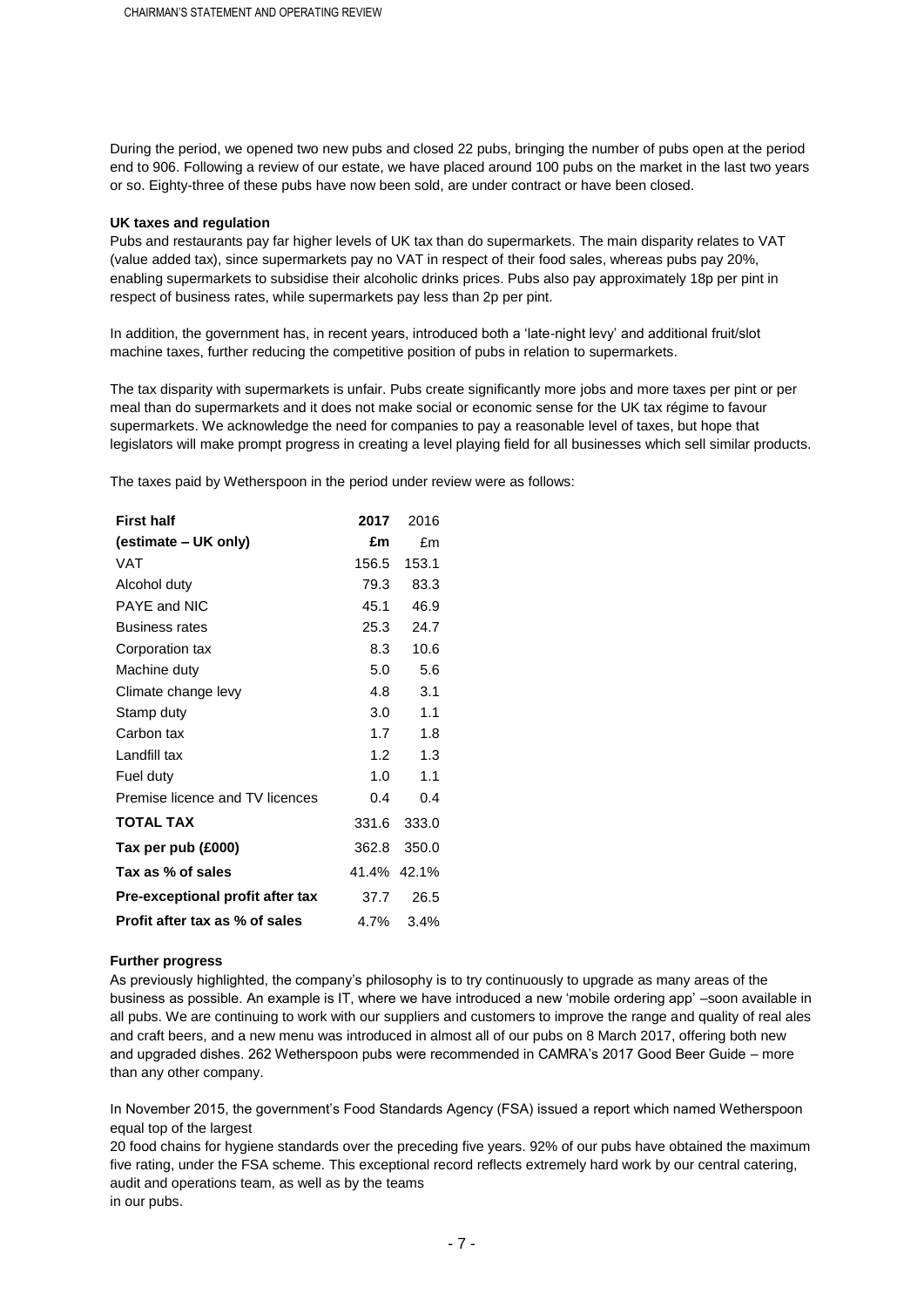We have now been recognised as a'Top Employer UK' by the Top Employers Institute for 14 consecutive years. 99% of our pubs have achieved approval from Cask Marque, an independent brewery-run scheme which encourages high standards in ale quality.

We also allocated £18.8m in bonuses and free shares to employees, 97% of which was paid to those below board level and 79% of which was paid to those working in our pubs.

#### **Current trading and outlook**

The biggest danger to the pub industry is the continuing tax disparity between supermarkets and pubs, in respect of VAT and business rates.

As previously indicated, we understand the need for the government to raise taxes. However, there should be a sensible rebalancing of the taxes paid by pubs and supermarkets, if the pub industry is to survive in the long term.

Last Wednesday's budget was presented by the Chancellor as providing tax relief of approximately £1,000 per pub, for pubs with a rateable value of less than £100,000.

In fact, that sum is dwarfed by tax and regulatory increases. For example, costs to Wetherspoon will increase by approximately the following amounts in the next year:

- business rates: £7m
- electricity taxes: £4m
- excise duty: £7m
- Apprenticeship Levy: £2m

In addition, the proposed sugar tax will cost approximately £4m from April 2018 and there will be further electricity tax increases of around £5m

by 2020.

Companies like Wetherspoon, on examination of the fine print of the budget, are not, in fact, eligible for the £1,000 per annum decrease in business rates, in any event.

The company has previously emphasised the far-higher taxes per meal or per pint that pubs pay compared to supermarkets. For example, supermarkets pay less than 2p per pint for business rates, whereas pubs pay around 18p per pint.

The increase in business rates per pint for pubs from next month will be around 2p, further exacerbating the tax gap.

Pubs also pay VAT of 20% in respect of food sales, but supermarkets pay almost nothing, enabling supermarkets to subsidise the price of alcoholic drinks. An article written for the trade press on this subject can be found below.

Wednesday's budget will weigh far more heavily on pubs than supermarkets, especially since wage costs per pint or meal are approximately 10 times higher in pubs.

The Chancellor was less-than-frank in his budget speech\*, since he did not spell out the duty increases, giving the impression to many that there would be no increase.

In effect, this was a budget for dinner parties, no doubt the preference of the Chancellor and his predecessor – dinner parties will suffer far less from the taxes outlined above, whereas many people prefer to go to pubs, given the choice.

In the six weeks to 5 March 2017, like-for-like sales increased by 2.7% and total sales decreased by 0.2%.

As previously announced, the company intends to increase the level of capital investment in existing pubs from £34m in 2015/6 to around £60m in the current year.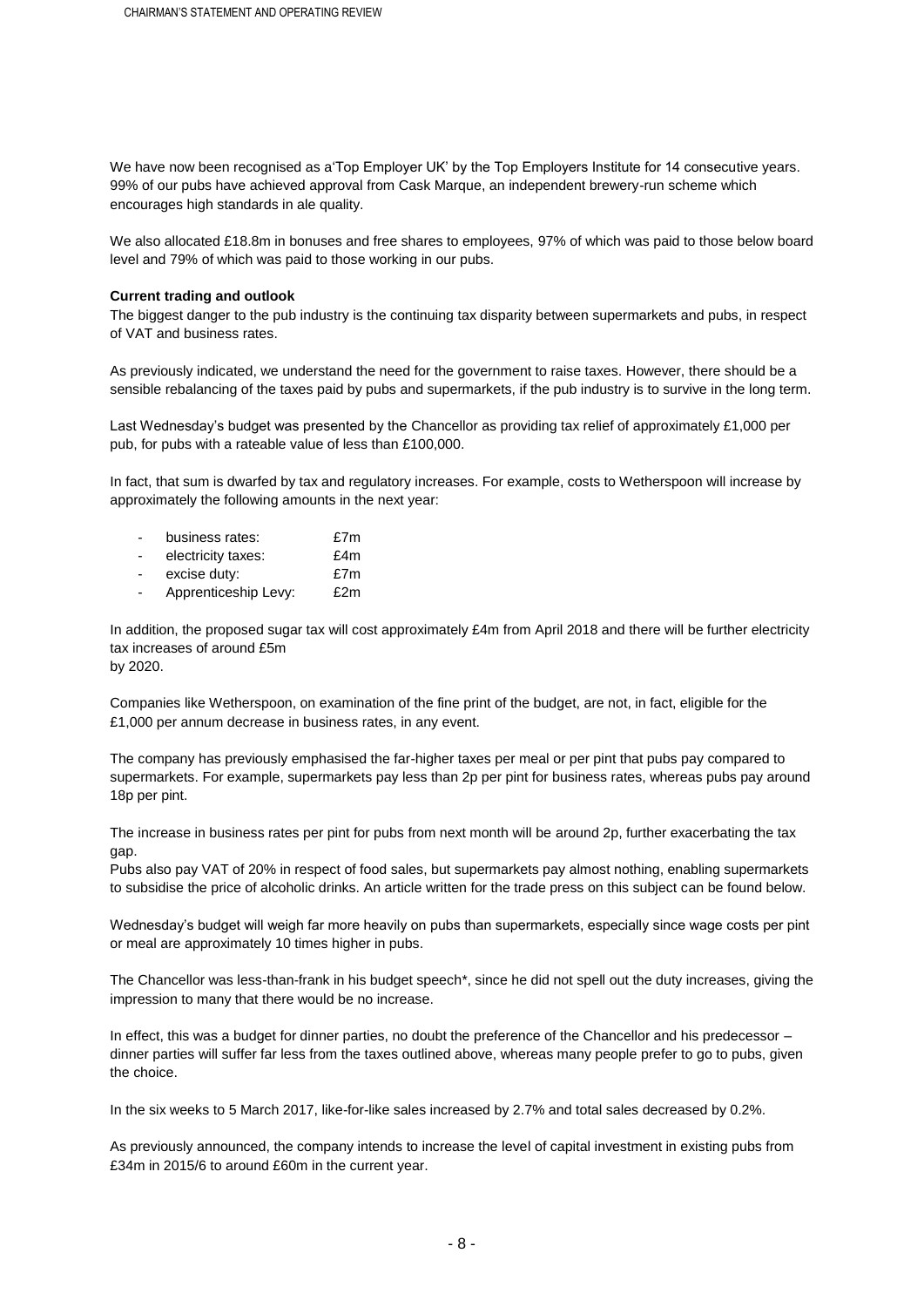As outlined above, the company also anticipates significantly higher costs in the second half of the financial year. In view of these additional costs and our expectation that like-for-like sales will be lower in the next six months, the company remains cautious about the second half of the year. Nevertheless, as a result of modestly betterthan-expected year-to-date sales, we currently anticipate a slightly improved trading outcome for the current financial year, compared with our expectations at the last update.

**Tim Martin** Chairman 9 March 2017

\* The Chancellor said, "I can also confirm that I will make no changes to previously planned upratings of duties on alcohol and tobacco."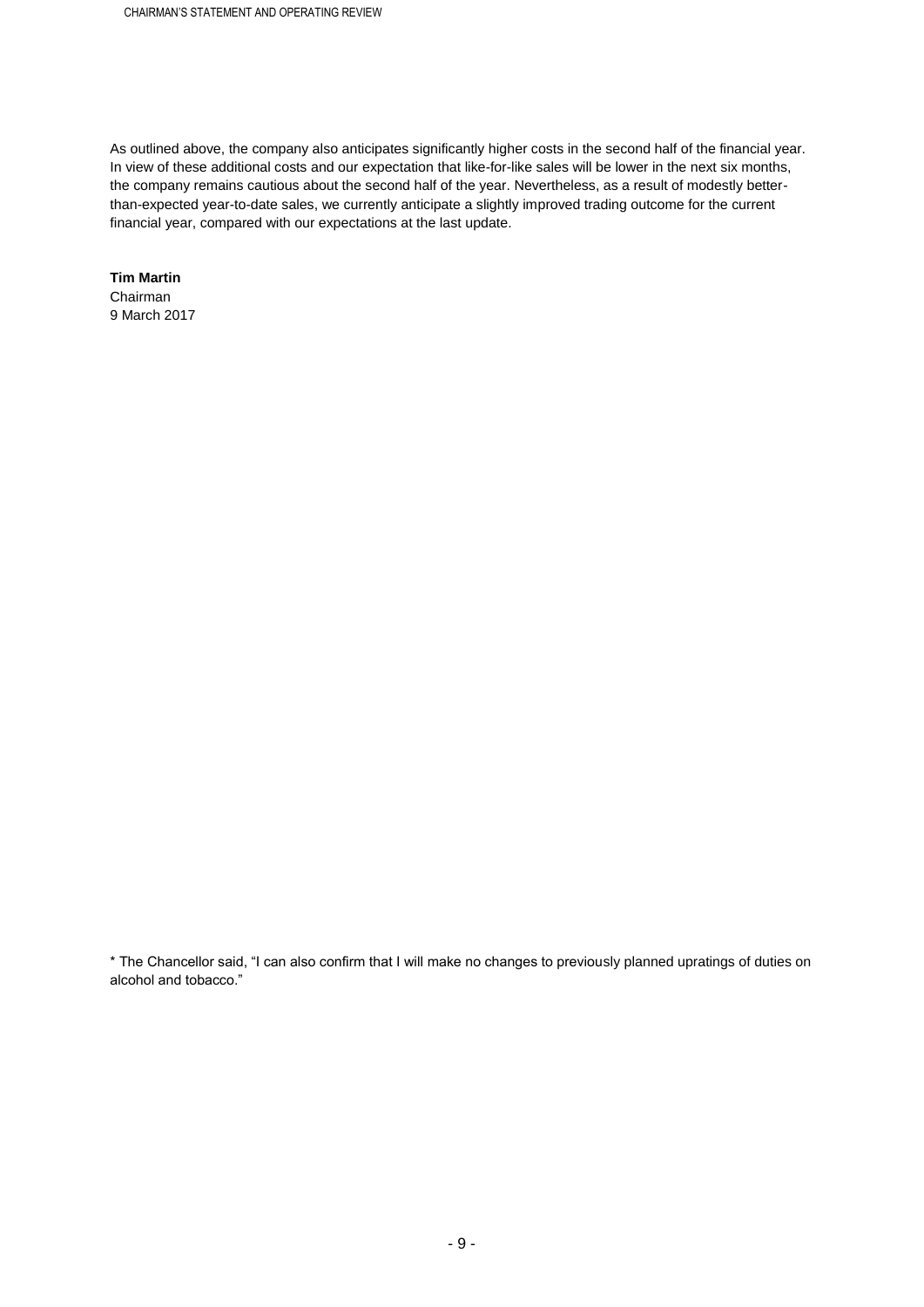#### **The Publican's Morning Advertiser**

#### **Wetherspoons founder hits out on VAT: 'It's the maths, stupid'**

#### *By Tim Martin, 07-Jan-2016*

#### **Despite leaving the VAT Club, Tim Martin speaks out in typically forthright fashion on the tax burden of the pub trade.**

How well do individual publicans, pubcos and the trade press understand the tax and economic disparity between pubs and supermarkets? And how well have the issues been articulated to the public? In the end these sorts of arguments boil down to pounds and pence, so we need to "do the math", as our American cousins say. It's far from certain that the majority of people in our industry really comprehend the true extent of our tax and regulatory burden.

There are three main areas where the pub industry has its back to the wall- that is to say areas where taxes and regulations are stacked against the on-trade. The most topical relates to the so-called living wage- which is really, of course, the new minimum wage. A pint in an average pub costs around £3, excluding VAT. Managed pubcos, including Wetherspoon, pay around 30% of their sales as wages, so the cost of labour in a pub pint is roughly 90 pence.

#### **VAT**

The average cost of a pint in a supermarket is about a quid, ex VAT, and it may be even less. Sainsbury's wages, as an example, extracted from their published accounts, are about 10% of sales. So the labour cost of a pint in a supermarket is roughly 10 pence. You don't have to be Milton Friedman to work out that minimum wage initiatives by governments hit the pub trade 9 or 10 times harder than supermarkets, as a result.

Many people will think that minimum wages should be set at a high level even so, and publicans prefer to pay their hardworking staff well, if they can afford it- but economic necessity requires other taxes to be fair if political parties wish pubs to survive and thrive in these circumstances. Unfortunately, however, 2 of the biggest taxes paid by pubs, business rates and VAT, also weigh far more heavily on pubs than supermarkets.

#### **Supermarkets**

A couple of years ago, I tried to look up the amount of business rates paid by supermarkets, but the information was not available in their published accounts. Helpfully, Dalton Philips, then CEO of Morrisons, told the *Financial Times* in July 2013 that his company paid business rates of £240 million per annum. Morrisons sales in that year were £18.116 billion, so their rates payable were 1.32% of those sales. Therefore, we can calculate that a pint sold for a quid, ex VAT, at Morrison's attracts an approximate business rates charge of 1.32 pence.

Regrettably, as publicans know only too well, pubs pay a lot more. On average, the "rateable value" of pubs is assessed at about 12% of "fair maintainable trade". The actual cash tax payable is about half this level, that is to say about 6% of sales, ex VAT. So a pint bought in a pub for £3, ex VAT, generates about 18 pence in rates, more than 13 times the business rates charge per pint in supermarkets. This disparity is unsustainable and makes no economic sense.

#### **Inequality**

The third and greatest disparity relates to VAT. Supermarkets pay almost no VAT in respect of food sales, whereas pubs pay 20%, a massive tax inequality which helps supermarkets to subsidise their alcoholic drinks prices, as many of us are aware. Pubs have lost over 50% of their drinks sales to supermarkets in the last 30 years and are continuing to lose trade at an alarming rate, mainly as a result of these economic realities.

The question for politicians is a simple one- do you believe that pubs play a valuable role in the economic and social life of the nation? If yes, there needs to be what writer and entrepreneur Luke Johnson calls a "sensible rebalancing" of the tax system. All sensible publicans and pubcos know that the government needs taxes to pay for schools and hospitals- and even to afford some aircraft for our lonely aircraft carrier. However, it makes no sense to discriminate against pubs and in favour of supermarkets.

Wetherspoon, as an example, pays around £650,000 of taxes of one kind or another per pub per annum- let's preserve these golden geese, not kill them.

The main question for the pub trade itself is how well do you , or does your company, understand these numbers and how well are these punishing tax inequalities highlighted to customers and staff? There is a common myth in our industry, especially at senior levels, that the way to obtain tax reductions is to seek an audience with politicians, preferably over a pint, and to charm them into going easy on the pub trade, especially over excise duty at budget time.

#### **Democracy**

But that approach hasn't always worked too well over the years. We live in a democracy and voters love pubs and know that they create jobs and government revenue- highlighting to the public the way in which taxes are tilted in favour of supermarkets is just as important as an audience with the Chancellor of the Exchequer. In the end, in our system, the Chancellor does the bidding of the public.

Perhaps the main new year's resolution for us all is to increase our personal efforts in highlighting the maths of pub taxes for the benefit of the public, as well as for politicians.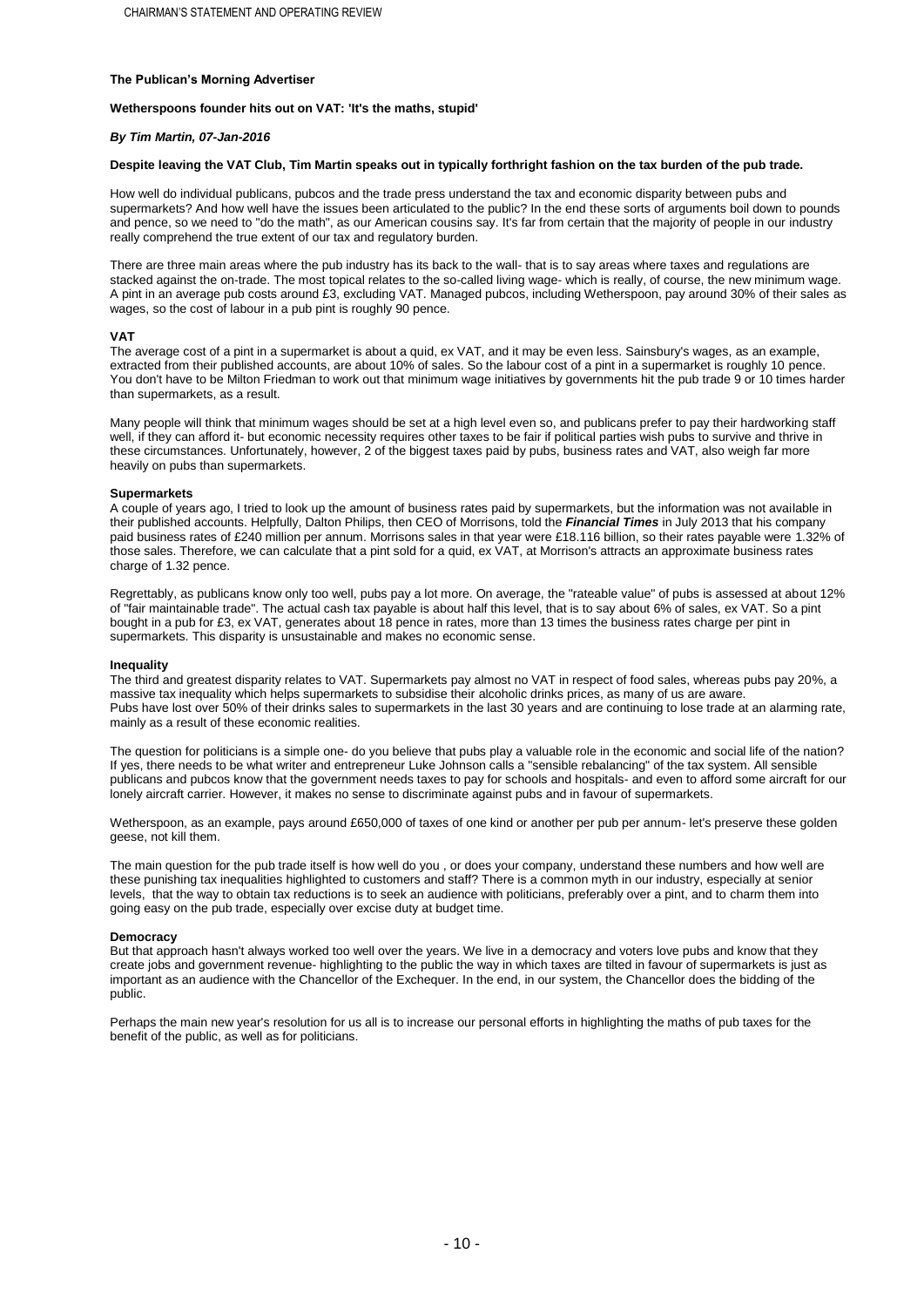# INCOME STATEMENT FOR THE 26 WEEKS ENDED

J D Wetherspoon plc, company number: 1709784

|                                       | <b>Notes</b> | <b>Unaudited</b><br>26 weeks<br>ended<br>22 January<br>2017<br><b>Before</b><br>exceptional<br>items<br>£000 | <b>Unaudited</b><br>26 weeks<br>ended<br>22 January<br>2017<br>After<br>exceptional<br>items<br>£000 | Unaudited<br>26 weeks<br>ended<br>24 January<br>2016<br><b>Before</b><br>exceptional<br>items<br>£000 | Unaudited<br>26 weeks<br>ended<br>24 January<br>2016<br>After<br>exceptional<br>items<br>£000 | Audited<br>52 weeks<br>ended<br>24 July<br>2016<br><b>Before</b><br>exceptional<br>items<br>£000 | Audited<br>52 weeks<br>ended<br>24 July<br>2016<br>After<br>exceptional<br>items<br>£000 |
|---------------------------------------|--------------|--------------------------------------------------------------------------------------------------------------|------------------------------------------------------------------------------------------------------|-------------------------------------------------------------------------------------------------------|-----------------------------------------------------------------------------------------------|--------------------------------------------------------------------------------------------------|------------------------------------------------------------------------------------------|
| Revenue                               | 4            | 801,435                                                                                                      | 801,435                                                                                              | 790,250                                                                                               | 790,250                                                                                       | 1,595,197                                                                                        | 1,595,197                                                                                |
| Operating costs                       |              | (736, 334)                                                                                                   | (736, 334)                                                                                           | (740, 821)                                                                                            | (740.821)                                                                                     | (1,485,470)                                                                                      | (1,485,470)                                                                              |
| <b>Operating profit</b>               | 5            | 65,101                                                                                                       | 65,101                                                                                               | 49,429                                                                                                | 49,429                                                                                        | 109,727                                                                                          | 109,727                                                                                  |
| Property gains                        | 6            | 586                                                                                                          | 586                                                                                                  | 3,845                                                                                                 | 3,845                                                                                         | 5,335                                                                                            | 5,335                                                                                    |
| Property (losses)/gains - exceptional | 7            |                                                                                                              | (11, 885)                                                                                            |                                                                                                       | 634                                                                                           |                                                                                                  | (14, 561)                                                                                |
| Profit before interest and tax        |              | 65,687                                                                                                       | 53,802                                                                                               | 53,274                                                                                                | 53,908                                                                                        | 115,062                                                                                          | 100,501                                                                                  |
| Finance income                        |              | 38                                                                                                           | 38                                                                                                   | 76                                                                                                    | 76                                                                                            | 116                                                                                              | 116                                                                                      |
| Finance income - exceptional          | 7            |                                                                                                              | 402                                                                                                  |                                                                                                       |                                                                                               |                                                                                                  |                                                                                          |
| Finance costs                         |              | (14, 310)                                                                                                    | (14, 310)                                                                                            | (17, 342)                                                                                             | (17, 342)                                                                                     | (34, 568)                                                                                        | (34, 568)                                                                                |
| <b>Profit before tax</b>              |              | 51,415                                                                                                       | 39,932                                                                                               | 36,008                                                                                                | 36,642                                                                                        | 80,610                                                                                           | 66,049                                                                                   |
| Income tax expense                    | 8            | (13, 760)                                                                                                    | (13,760)                                                                                             | (9, 487)                                                                                              | (9, 487)                                                                                      | (23, 689)                                                                                        | (23, 689)                                                                                |
| Income tax expense - exceptional      | 8            |                                                                                                              | 4,138                                                                                                |                                                                                                       | 3,641                                                                                         |                                                                                                  | 8,846                                                                                    |
| Profit for the period                 |              | 37,655                                                                                                       | 30,310                                                                                               | 26,521                                                                                                | 30,796                                                                                        | 56,921                                                                                           | 51,206                                                                                   |
| Earnings per ordinary share (p)       |              |                                                                                                              |                                                                                                      |                                                                                                       |                                                                                               |                                                                                                  |                                                                                          |
| - Basic                               | 9            | 34.6                                                                                                         | 27.8                                                                                                 | 22.9                                                                                                  | 26.6                                                                                          | 49.5                                                                                             | 44.5                                                                                     |
| - Diluted                             | 9            | 33.8                                                                                                         | 27.2                                                                                                 | 22.3                                                                                                  | 25.9                                                                                          | 48.3                                                                                             | 43.4                                                                                     |

# STATEMENT OF COMPREHENSIVE INCOME FOR THE 26 WEEKS ENDED 22 JANUARY 2017

|                                                                      | <b>Notes</b> | <b>Unaudited</b><br>26 weeks<br>ended<br>22 January<br>2017<br>£000 | Unaudited<br>26 weeks<br>ended<br>24 January<br>2016<br>£000 | Audited<br>52 weeks<br>ended<br>24 July<br>2016<br>£000 |
|----------------------------------------------------------------------|--------------|---------------------------------------------------------------------|--------------------------------------------------------------|---------------------------------------------------------|
| Items which will be reclassified subsequently to profit or loss:     |              |                                                                     |                                                              |                                                         |
| Interest-rate swaps: gain/(loss) taken to other comprehensive income | 16           | 30.381                                                              | (8,520)                                                      | (23, 504)                                               |
| Tax on items taken directly to other comprehensive income            |              | (5,800)                                                             | 734                                                          | 3,432                                                   |
| <b>Currency translation differences</b>                              |              | 883                                                                 | 1.726                                                        | 4.265                                                   |
| Net gain/(loss) recognised directly in other comprehensive income    |              | 25,464                                                              | (6,060)                                                      | (15, 807)                                               |
| Profit for the period                                                |              | 30,310                                                              | 30.796                                                       | 51,206                                                  |
| Total comprehensive income for the period                            |              | 55,774                                                              | 24.736                                                       | 35.399                                                  |

<sup>1</sup> At the last interim report, the deferred tax credit resulting from the reduction in the corporation tax rate of £3,786,000 was not shown as an exceptional item.<br>In the year accounts, as at 24 July 2016, this credit was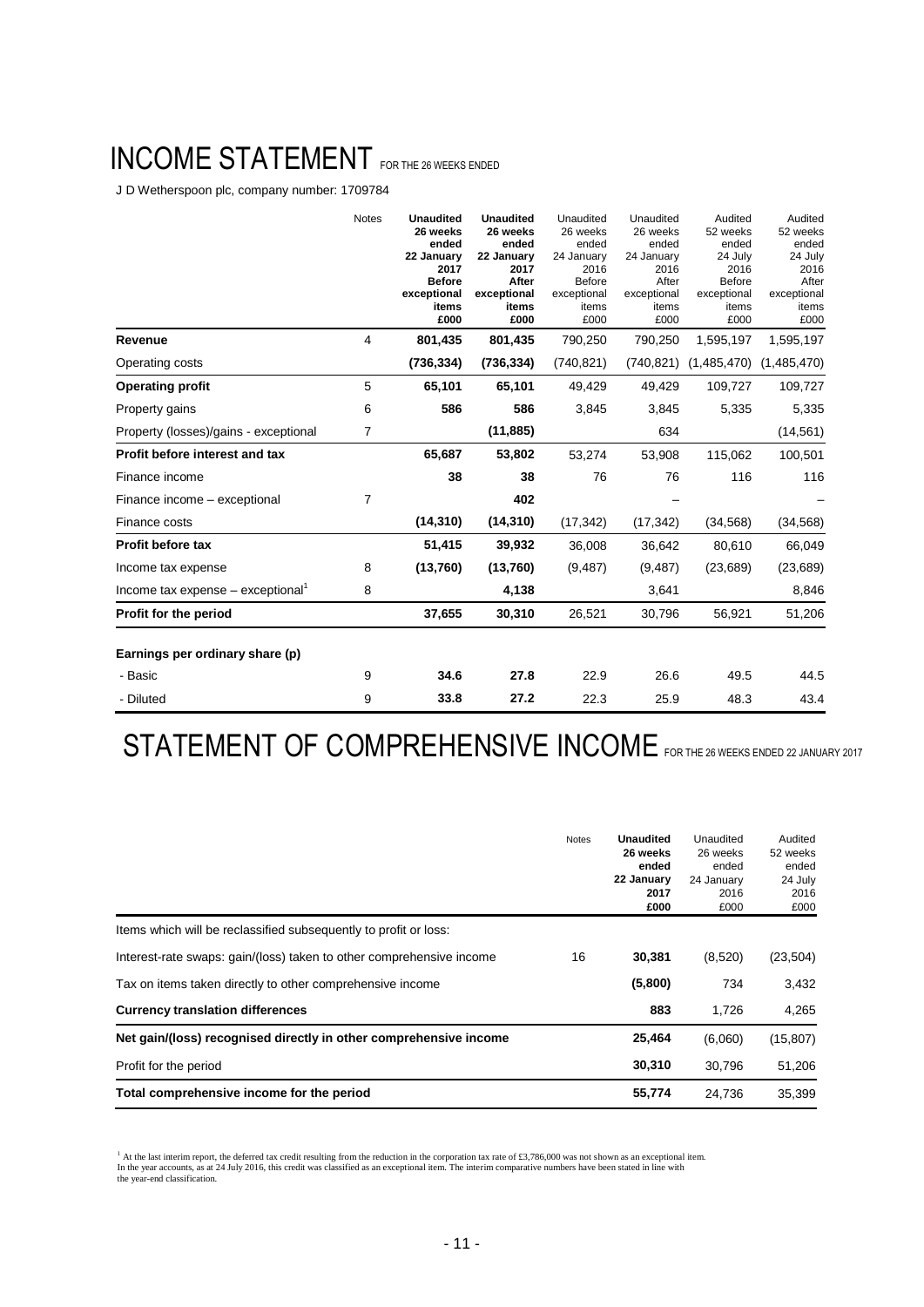# CASH FLOW STATEMENT FOR THE 26 WEEKS ENDED

J D Wetherspoon plc, company number: 1709784

|                                                   | Notes | <b>Unaudited</b><br>cash flow     | <b>Unaudited</b><br>free cash<br>flow <sup>1</sup>         | Unaudited<br>cash flow                          | Unaudited<br>free cash<br>flow <sup>1</sup>     | Audited<br>cash flow                         | Audited<br>free cash<br>flow <sup>1</sup>    |
|---------------------------------------------------|-------|-----------------------------------|------------------------------------------------------------|-------------------------------------------------|-------------------------------------------------|----------------------------------------------|----------------------------------------------|
|                                                   |       | 26 weeks<br>ended<br>2017<br>£000 | 26 weeks<br>ended<br>22 January 22 January<br>2017<br>£000 | 26 weeks<br>ended<br>24 January<br>2016<br>£000 | 26 weeks<br>ended<br>24 January<br>2016<br>£000 | 52 weeks<br>ended<br>24 July<br>2016<br>£000 | 52 weeks<br>ended<br>24 July<br>2016<br>£000 |
| Cash flows from operating activities              |       |                                   |                                                            |                                                 |                                                 |                                              |                                              |
| Cash generated from operations                    | 10    | 105,052                           | 105,052                                                    | 100,641                                         | 100,641                                         | 181,836                                      | 181,836                                      |
| Interest received                                 |       | 26                                | 26                                                         | 76                                              | 76                                              | 136                                          | 136                                          |
| Net exceptional finance income                    |       | 402                               |                                                            |                                                 |                                                 |                                              |                                              |
| Interest paid                                     |       | (13, 150)                         | (13, 150)                                                  | (15,808)                                        | (15,808)                                        | (31, 182)                                    | (31, 182)                                    |
| Corporation tax paid                              |       | (8, 250)                          | (8, 250)                                                   | (10, 635)                                       | (10, 635)                                       | (19, 917)                                    | (19, 917)                                    |
| Net cash inflow from operating activities         |       | 84,080                            | 83,678                                                     | 74,274                                          | 74,274                                          | 130,873                                      | 130,873                                      |
| Cash flows from investing activities              |       |                                   |                                                            |                                                 |                                                 |                                              |                                              |
| Purchase of property, plant and equipment         |       | (18, 775)                         | (18, 775)                                                  | (14, 120)                                       | (14, 120)                                       | (28, 407)                                    | (28, 407)                                    |
| Purchase of intangible assets                     |       | (9,633)                           | (9,633)                                                    | (3,289)                                         | (3,289)                                         | (5, 104)                                     | (5, 104)                                     |
| Investment in new pubs and pub extensions         |       | (18, 012)                         |                                                            | (42, 696)                                       |                                                 | (54, 118)                                    |                                              |
| Freehold reversions                               |       | (49, 582)                         |                                                            | (15, 518)                                       |                                                 | (36,083)                                     |                                              |
| Purchase of lease premiums                        |       |                                   |                                                            |                                                 |                                                 | (1,091)                                      |                                              |
| Proceeds of sale of property, plant and equipment |       | 8,798                             |                                                            | 3,005                                           |                                                 | 22,520                                       |                                              |
| Net cash outflow from investing activities        |       | (87, 204)                         | (28, 408)                                                  | (72, 618)                                       | (17, 409)                                       | (102, 283)                                   | (33, 511)                                    |
| Cash flows from financing activities              |       |                                   |                                                            |                                                 |                                                 |                                              |                                              |
| Equity dividends paid                             | 17    | (8,933)                           |                                                            | (9,543)                                         |                                                 | (14, 190)                                    |                                              |
| Purchase of own shares for cancellation           |       | (25, 359)                         |                                                            | (14, 186)                                       |                                                 | (53, 580)                                    |                                              |
| Purchase of own shares for share-based payments   |       | (6,046)                           | (6,046)                                                    | (1, 165)                                        | (1, 165)                                        | (6, 877)                                     | (6, 877)                                     |
| Loan advances                                     | 15    | 39,530                            |                                                            | 21,764                                          |                                                 | 48,591                                       |                                              |
| Finance lease principal payments                  | 15    |                                   |                                                            | (1,356)                                         |                                                 | (2,051)                                      |                                              |
| Net cash (outflow) from financing activities      |       | (808)                             | (6,046)                                                    | (4, 486)                                        | (1, 165)                                        | (28, 107)                                    | (6, 877)                                     |
| Net change in cash and cash equivalents           | 15    | (3,932)                           |                                                            | (2,830)                                         |                                                 | 483                                          |                                              |
| Opening cash and cash equivalents                 |       | 32,658                            |                                                            | 32,175                                          |                                                 | 32,175                                       |                                              |
| Closing cash and cash equivalents                 |       | 28,726                            |                                                            | 29,345                                          |                                                 | 32,658                                       |                                              |
| Free cash flow                                    |       |                                   | 49,224                                                     |                                                 | 55,700                                          |                                              | 90,485                                       |
| Free cash flow per ordinary share                 | 9     |                                   | 44.2p                                                      |                                                 | 46.8p                                           |                                              | 76.7p                                        |

<sup>1</sup> Free cash flow is a measure not required by accounting standards; a definition is provided in our accounting policies.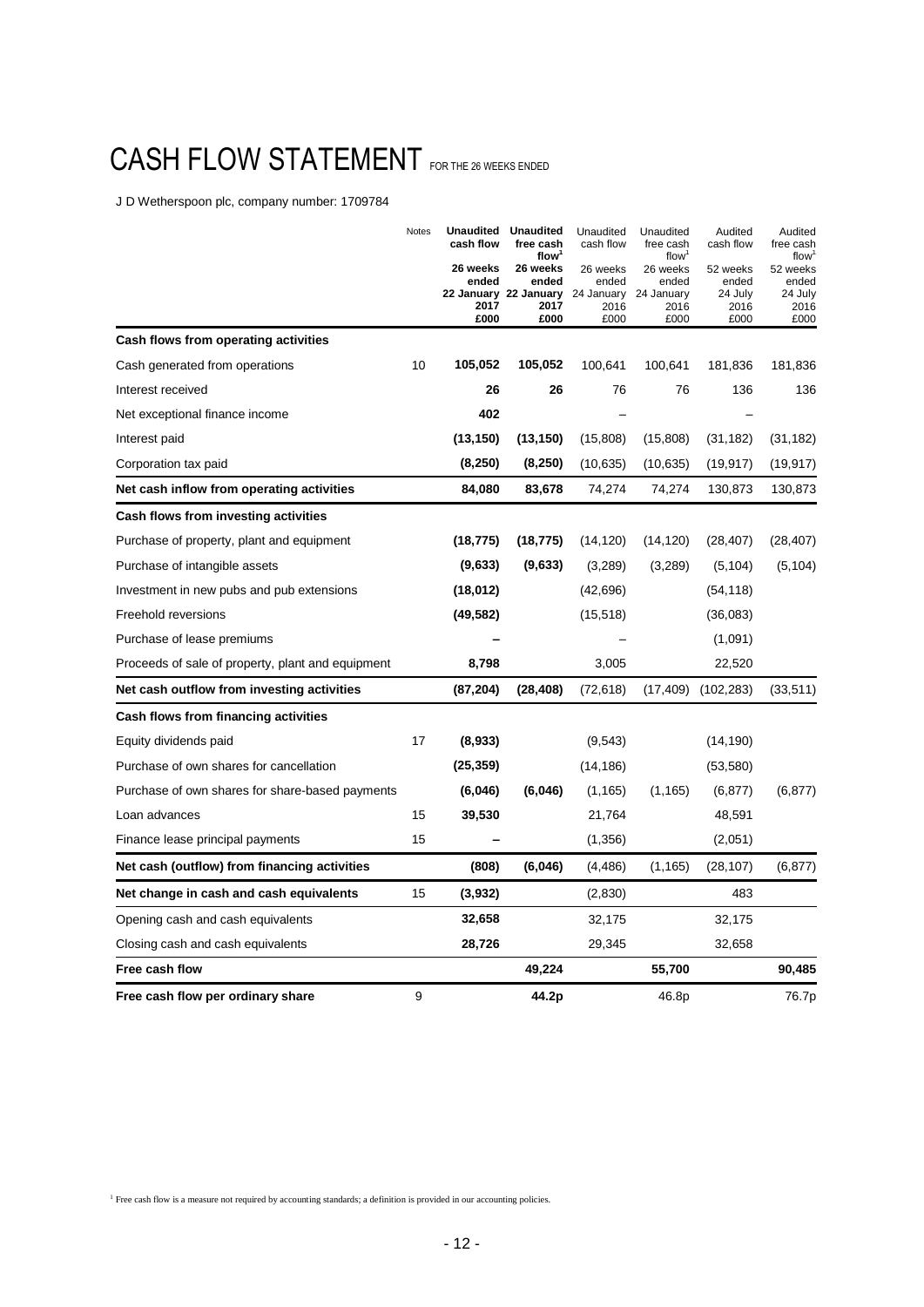# BALANCE SHEET AS AT 22 JANUARY 2017

J D Wetherspoon plc, company number: 1709784

|                                      | Notes | <b>Unaudited</b><br>22 January | Unaudited<br>24 January | Audited<br>24 July |
|--------------------------------------|-------|--------------------------------|-------------------------|--------------------|
|                                      |       | 2017<br>£000                   | 2016<br>£000            | 2016<br>£000       |
| <b>Assets</b>                        |       |                                |                         |                    |
| <b>Non-current assets</b>            |       |                                |                         |                    |
| Property, plant and equipment        | 11    | 1,229,252                      | 1,187,037               | 1,188,512          |
| Intangible assets                    | 12    | 30,809                         | 29,929                  | 27,051             |
| Investment property                  | 13    | 7,577                          | 8,620                   | 7,605              |
| Other non-current assets             | 14    | 8,693                          | 9,807                   | 9,725              |
| Derivative financial instruments     | 15    | 17,645                         |                         |                    |
| Deferred tax assets                  |       | 5,626                          | 8,728                   | 11,426             |
| Total non-current assets             |       | 1,299,602                      | 1,244,121               | 1,244,319          |
|                                      |       |                                |                         |                    |
| Assets held for sale                 |       | 4,182                          | 196                     | 950                |
| <b>Current assets</b>                |       |                                |                         |                    |
| Inventories                          |       | 20,401                         | 20,013                  | 19,168             |
| Receivables                          |       | 29,517                         | 31,045                  | 27,616             |
| Cash and cash equivalents            | 15    | 28,726                         | 29,345                  | 32,658             |
| <b>Total current assets</b>          |       | 78,644                         | 80,403                  | 79,442             |
| Total assets                         |       | 1,382,428                      | 1,324,720               | 1,324,711          |
| <b>Liabilities</b>                   |       |                                |                         |                    |
| <b>Current liabilities</b>           |       |                                |                         |                    |
| <b>Borrowings</b>                    | 15    | (80)                           | (695)                   | (112)              |
| Derivative financial instruments     | 15    |                                | (3,988)                 | (79)               |
| Trade and other payables             |       | (278, 329)                     | (279, 796)              | (266, 523)         |
| Current income tax liabilities       |       | (12, 327)                      | (8,088)                 | (8, 247)           |
| Provisions                           |       | (4,526)                        | (3,661)                 | (4, 463)           |
| <b>Total current liabilities</b>     |       | (295, 262)                     | (296, 228)              | (279, 424)         |
| <b>Non-current liabilities</b>       |       |                                |                         |                    |
| <b>Borrowings</b>                    | 15    | (724, 645)                     | (654, 793)              | (683, 306)         |
| Derivative financial instruments     | 15    | (50, 741)                      | (44, 505)               | (63, 398)          |
| Deferred tax liabilities             |       | (71, 519)                      | (75, 046)               | (74, 441)          |
| Provisions                           |       | (2,850)                        | (2,962)                 | (3,387)            |
| Other liabilities                    |       | (12, 433)                      | (14, 336)               | (13, 307)          |
| <b>Total non-current liabilities</b> |       | (862, 188)                     | (791, 642)              | (837, 839)         |
| <b>Net assets</b>                    |       | 224,978                        | 236,850                 | 207,448            |
| Shareholders' equity                 |       |                                |                         |                    |
| Share capital                        | 18    | 2,211                          | 2,375                   | 2,273              |
| Share premium account                |       | 143,294                        | 143,294                 | 143,294            |
| Capital redemption reserve           |       | 2,220                          | 2,056                   | 2,158              |
| Hedging reserve                      |       | (27, 470)                      | (39, 765)               | (52,051)           |
| Currency translation reserve         |       | 3,561                          | (375)                   | 2,340              |
| Retained earnings                    |       | 101,162                        | 129,265                 | 109,434            |
| Total shareholders' equity           |       | 224,978                        | 236,850                 | 207,448            |

The financial statements, on pages 7 to 23, approved by the board of directors and authorised for issue on 9 March 2017, are signed on its behalf by:

**John Hutson Ben Whitley**

Director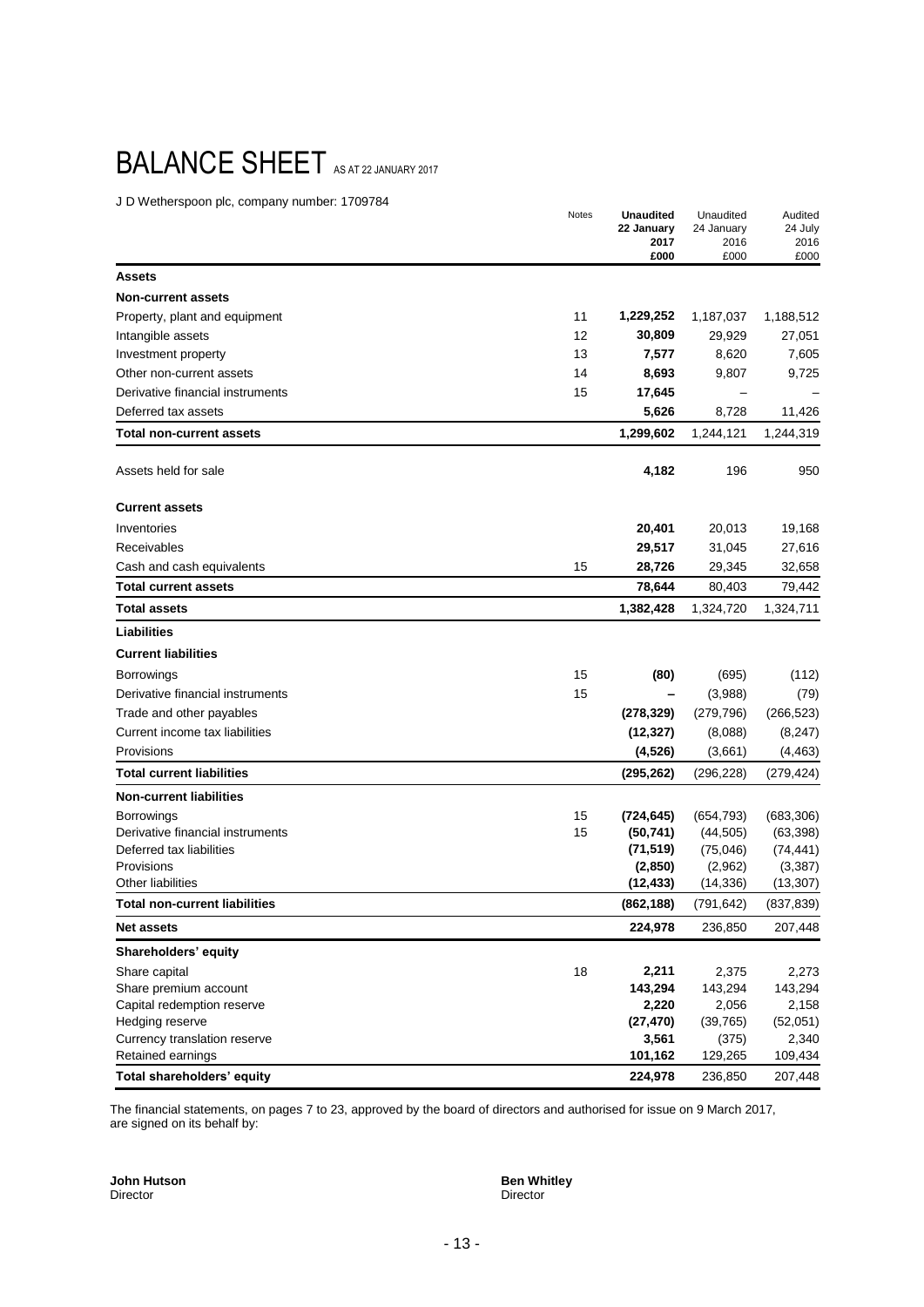# STATEMENT OF CHANGES IN EQUITY

J D Wetherspoon plc, company number: 1709784

|                                                                                         | Share<br>capital | Share<br>account | Capital<br>premium redemption<br>reserve | Hedging<br>reserve | Currency<br>translation<br>reserve | Retained<br>earnings           | Total                            |
|-----------------------------------------------------------------------------------------|------------------|------------------|------------------------------------------|--------------------|------------------------------------|--------------------------------|----------------------------------|
|                                                                                         | £000             | £000             | £000                                     | £000               | £000                               | £000                           | £000                             |
| At 26 July 2015                                                                         |                  | 2,387 143,294    |                                          | 2,044 (31,979)     |                                    | (2,182) 109,329 222,893        |                                  |
| Total comprehensive income                                                              |                  |                  |                                          | (7,786)            | 1,807                              | 30,715                         | 24,736                           |
| Profit for the period                                                                   |                  |                  |                                          |                    |                                    | 30,796                         | 30,796                           |
| Interest-rate swaps: cash flow hedges                                                   |                  |                  |                                          | (8,520)            |                                    |                                | (8,520)                          |
| Tax on items taken directly to comprehensive income<br>Currency translation differences |                  |                  |                                          | 734                | 1,807                              | (81)                           | 734<br>1,726                     |
|                                                                                         |                  |                  |                                          |                    |                                    |                                |                                  |
| Purchase of own shares for cancellation                                                 | (12)             |                  | 12                                       |                    |                                    | (3,866)                        | (3,866)                          |
| Share-based payment charges                                                             |                  |                  |                                          |                    |                                    | 3,895                          | 3,895                            |
| Tax on share-based payment                                                              |                  |                  |                                          |                    |                                    | (100)                          | (100)                            |
| Purchase of own shares for share-based payments                                         |                  |                  |                                          |                    |                                    | (1, 165)                       | (1, 165)                         |
| <b>Dividends</b>                                                                        |                  |                  |                                          |                    |                                    | (9,543)                        | (9, 543)                         |
|                                                                                         |                  |                  |                                          |                    |                                    |                                |                                  |
| <b>At 24 January 2016</b>                                                               |                  | 2,375 143,294    |                                          | 2,056 (39,765)     |                                    | (375) 129,265 236,850          |                                  |
| Total comprehensive income                                                              |                  |                  |                                          | (12, 286)          | 2,715                              | 20,234                         | 10,663                           |
| Profit for the period                                                                   |                  |                  |                                          |                    |                                    | 20,410                         | 20,410                           |
| Interest-rate swaps: cash flow hedges                                                   |                  |                  |                                          | (14, 984)          |                                    |                                | (14, 984)                        |
| Tax on items taken directly to comprehensive income                                     |                  |                  |                                          | 2,698              |                                    |                                | 2,698                            |
| Currency translation differences                                                        |                  |                  |                                          |                    | 2,715                              | (176)                          | 2,539                            |
| Purchase of own shares for cancellation                                                 | (102)            |                  | 102                                      |                    |                                    |                                |                                  |
| Share-based payment charges                                                             |                  |                  |                                          |                    |                                    | $(35,527)$ $(35,527)$<br>5,661 | 5,661                            |
| Tax on share-based payment                                                              |                  |                  |                                          |                    |                                    | 160                            | 160                              |
| Purchase of own shares for share-based payments                                         |                  |                  |                                          |                    |                                    | (5, 712)                       | (5, 712)                         |
| <b>Dividends</b>                                                                        |                  |                  |                                          |                    |                                    | (4,647)                        | (4,647)                          |
|                                                                                         |                  |                  |                                          |                    |                                    |                                |                                  |
| At 24 July 2016                                                                         |                  | 2,273 143,294    |                                          | 2,158 (52,051)     | 2,340                              | 109,434 207,448                |                                  |
| Total comprehensive income                                                              |                  |                  |                                          | 24,581             | 1,221                              | 29,972                         | 55,774                           |
| Profit for the period                                                                   |                  |                  |                                          |                    |                                    | 30,310                         | 30,310                           |
| Interest-rate swaps: cash flow hedges                                                   |                  |                  |                                          | 30,381             |                                    |                                | 30,381                           |
| Tax on items taken directly to comprehensive income                                     |                  |                  |                                          | (5,800)            |                                    |                                | (5,800)                          |
| Currency translation differences                                                        |                  |                  |                                          |                    | 1,221                              | (338)                          | 883                              |
| Purchase of own shares for cancellation                                                 |                  |                  | 62                                       |                    |                                    |                                |                                  |
| Share-based payment charges                                                             | (62)             |                  |                                          |                    |                                    | 4,966                          | $(28, 445)$ $(28, 445)$<br>4,966 |
| Tax on share-based payment                                                              |                  |                  |                                          |                    |                                    | 214                            | 214                              |
| Purchase of own shares for share-based payments                                         |                  |                  |                                          |                    |                                    | (6,046)                        | (6,046)                          |
| <b>Dividends</b>                                                                        |                  |                  |                                          |                    |                                    | (8,933)                        | (8,933)                          |
|                                                                                         |                  |                  |                                          |                    |                                    |                                |                                  |
| At 22 January 2017                                                                      |                  | 2,211 143,294    |                                          | 2,220 (27,470)     |                                    | 3,561 101,162 224,978          |                                  |

During the half year, 3,106,300 shares were repurchased by the company for cancellation, representing approximately 2.8% of the issued share capital, at a cost of £28.4m, including stamp duty, representing an average cost per share of 916p. At the half year end, the company had a liability for share purchases of £3.1m which was settled post half year end.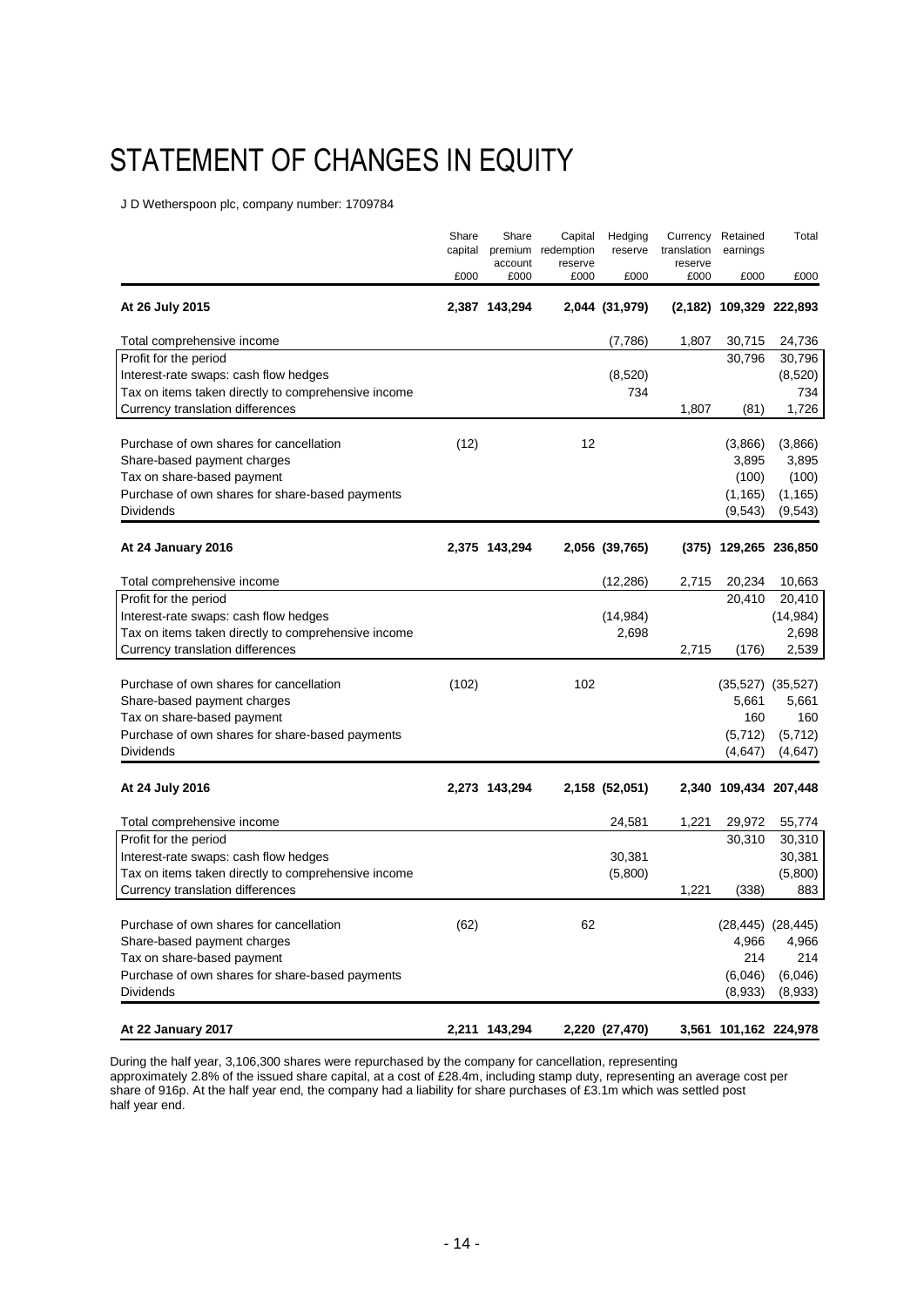## NOTES TO THE FINANCIAL STATEMENTS

#### **1. General information**

J D Wetherspoon plc is a public limited company, incorporated and domiciled in England and Wales. Its registered office address is: Wetherspoon House, Central Park, Reeds Crescent, Watford, WD24 4QL

The company is listed on the London Stock Exchange.

This condensed half-yearly financial information was approved for issue by the board on 9 March 2017.

This interim report does not comprise statutory accounts within the meaning of Sections 434 and 435 of the Companies Act 2006. Statutory accounts for the year ended 24 July 2016 were approved by the board of directors on 8 September 2016 and delivered to the Registrar of Companies. The report of the auditors, on those accounts, was unqualified, did not contain an emphasis-of-matter paragraph or any statement under Sections 498 to 502 of the Companies Act 2006.

There are no changes to the principal risks and uncertainties as set out in the financial statements for the 52 weeks ended 26 July 2016, which may affect the company's performance in the next six months. The most significant risks and uncertainties relate to the taxation on, and regulation of, the sale of alcohol, cost increases and UK disposable consumer incomes. For a detailed discussion of the risks and uncertainties facing the company, refer to the annual report for 2016, pages 43 and 44.

#### **2. Basis of preparation**

This condensed half-yearly financial information of J D Wetherspoon plc (the 'Company'), which is abridged and unaudited, has been prepared in accordance with the Disclosure and Transparency Rules of the Financial Services Authority and with International Accounting Standards (IAS) 34, Interim Financial Reporting, as adopted by the European Union. This interim report should be read in conjunction with the annual financial statements for the 52 weeks ended 24 July 2016 which were prepared in accordance with IFRSs, as adopted by the European Union.

The directors have made enquiries into the adequacy of the Company's financial resources, through a review of the Company's budget and medium-term financial plan, including capital expenditure plans and cash flow forecasts; they have satisfied themselves that the Company will continue in operational existence for the foreseeable future. For this reason, they continue to adopt the going-concern basis in preparing the Company's financial statements.

The financial information for the 52 weeks ended 24 July 2016 is extracted from the statutory accounts of the Company for that year.

The interim results for the 26 weeks ended 22 January 2017 and the comparatives for 24 January 2016 are unaudited, yet have been reviewed by the independent auditors. A copy of the review report is included at the end of this report.

#### **3. Accounting policies**

With the exception of tax, the accounting policies adopted in the preparation of the interim report are consistent with those applied in the preparation of the Company's annual report for the year ended 24 July 2016 – and the same methods of computation and presentation are used.

#### **Income tax**

Taxes on income in the interim periods are accrued using the tax rate which would be applicable to expected total annual earnings.

#### **Changes in standards**

On 13 January 2016, the International Accounting Standards Board issued IFRS 16 – 'leases', which is effective for periods starting on or after 1 January 2019, subject to EU endorsement. IFRS 16 requires lessees to recognise a lease liability reflecting future lease payments and a right-of-use asset for lease contracts, subject to exceptions for short-term leases and leases of low-value assets.

Standards and interpretations which are not yet effective and have not been early adopted by the Company:

Amendment to IFRS 9, 'Financial Instruments'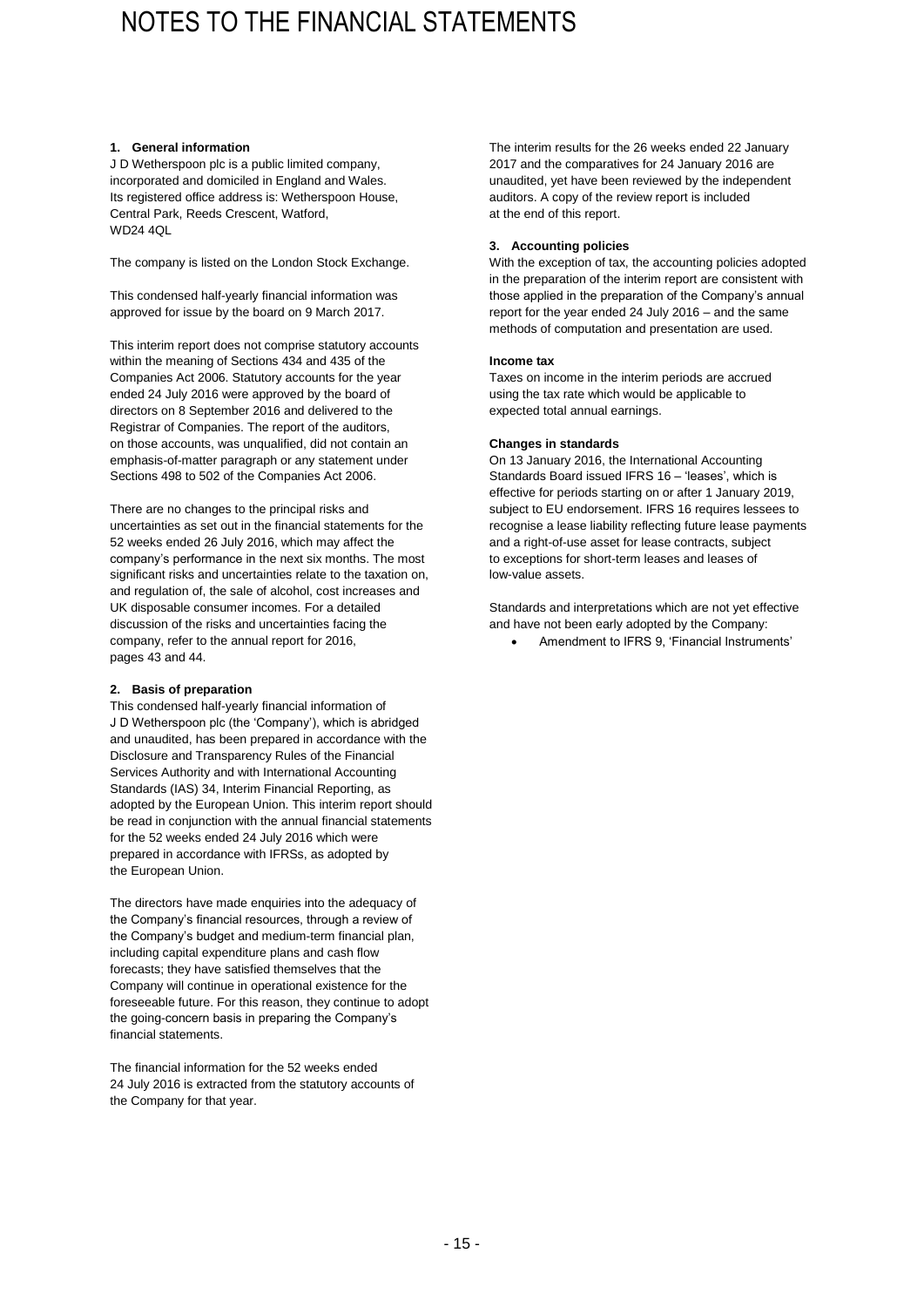## **4. Revenue**

Revenue disclosed in the income statement is analysed as follows:

|                                                          | <b>Unaudited</b> | Unaudited  | Audited   |
|----------------------------------------------------------|------------------|------------|-----------|
|                                                          | 26 weeks         | 26 weeks   | 52 weeks  |
|                                                          | ended            | ended      | ended     |
|                                                          | 22 January       | 24 January | 24 July   |
|                                                          | 2017<br>2016     |            | 2016      |
|                                                          | £000             | £000       | £000      |
|                                                          |                  |            |           |
| Sales of food, beverages, hotel rooms and machine income | 801.435          | 790.250    | 1,595,197 |
|                                                          |                  |            |           |

## **5. Operating profit – analysis of costs by nature**

This is stated after charging/(crediting):

|                                               | <b>Notes</b> | Unaudited  | Unaudited  | Audited  |
|-----------------------------------------------|--------------|------------|------------|----------|
|                                               |              | 26 weeks   | 26 weeks   | 52 weeks |
|                                               |              | ended      | ended      | ended    |
|                                               |              | 22 January | 24 January | 24 July  |
|                                               |              | 2017       | 2016       | 2016     |
|                                               |              | £000       | £000       | £000     |
| Concession rental payments                    |              | 11.639     | 10.172     | 21,971   |
| Minimum operating lease payments              |              | 23,727     | 25,811     | 51,260   |
| Repairs and maintenance                       |              | 29,232     | 26,109     | 54,924   |
| Net rent receivable                           |              | (743)      | (692)      | (1, 496) |
| Depreciation of property, plant and equipment | 11           | 32,741     | 32,089     | 65,297   |
| Amortisation of intangible assets             | 12           | 3,332      | 2,713      | 5,949    |
| Depreciation of investment properties         | 13           | 28         | 31         | 62       |
| Amortisation of other non-current assets      | 14           | 206        | 209        | 904      |
| Share-based payments                          |              | 4,966      | 3,895      | 9,556    |

## **6. Property (gains)/losses**

|                                                       | <b>Unaudited</b><br>26 weeks<br>ended<br>22 January<br>2017<br>£000 | Unaudited<br>26 weeks<br>ended<br>24 January<br>2016<br>£000 | Audited<br>52 weeks<br>ended<br>24 July<br>2016<br>£000 |
|-------------------------------------------------------|---------------------------------------------------------------------|--------------------------------------------------------------|---------------------------------------------------------|
| Non-exceptional property (gains)/losses               |                                                                     |                                                              |                                                         |
| Loss/(gain) on disposal of fixed assets               | 62                                                                  | (3,845)                                                      | (4,866)                                                 |
| Additional costs of disposal                          |                                                                     |                                                              | 63                                                      |
| Other property gains                                  | (648)                                                               |                                                              | (532)                                                   |
|                                                       | (586)                                                               | (3, 845)                                                     | (5, 335)                                                |
| <b>Exceptional property (gains)/losses</b>            |                                                                     |                                                              |                                                         |
| Loss on disposal of fixed assets - disposal programme | 5,618                                                               | 124                                                          | 7,328                                                   |
| Additional costs of disposal                          | 976                                                                 |                                                              | 1,149                                                   |
| Impairment of property, plant and equipment           | 5,169                                                               | 89                                                           | 4,809                                                   |
| Impairment of intangible assets                       |                                                                     |                                                              | 239                                                     |
| Impairment of other assets                            |                                                                     |                                                              | 491                                                     |
| Onerous lease (reversals)/provision                   | 122                                                                 | (847)                                                        | 545                                                     |
|                                                       | 11,885                                                              | (634)                                                        | 14,561                                                  |
| Total property losses/(gains)                         | 11,299                                                              | (4, 479)                                                     | 9,226                                                   |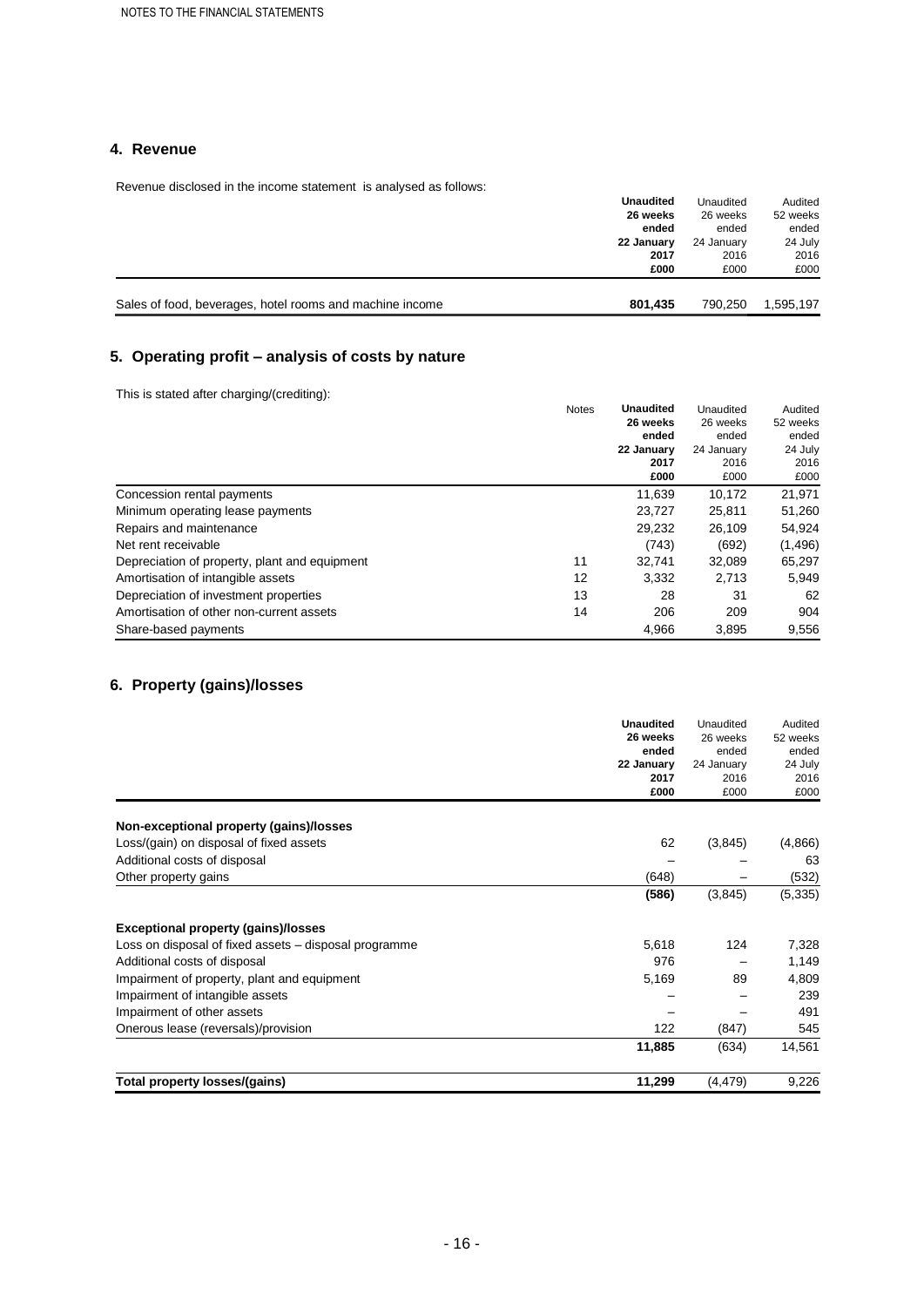### **7. Exceptional items**

|                                                          | <b>Unaudited</b>    | Unaudited         | Audited           |
|----------------------------------------------------------|---------------------|-------------------|-------------------|
|                                                          | 26 weeks            | 26 weeks<br>ended | 52 weeks<br>ended |
|                                                          | ended<br>22 January | 24 January        | 24 July           |
|                                                          | 2017                | 2016              | 2016              |
|                                                          | £000                | £000              | £000              |
| <b>Exceptional property losses</b>                       |                     |                   |                   |
| Disposal programme                                       |                     |                   |                   |
| Loss on disposal of pubs                                 | 6,594               | 124               | 8,477             |
| Impairment of assets held for sale                       | 3,899               | 89                | 598               |
| Impairment of property plant and equipment – closed pubs |                     |                   | 2,287             |
| Impairment of other non-current assets - closed pubs     | 1,270               |                   | 491               |
| Onerous lease reversal - sold pubs                       | (235)               |                   | (427)             |
| Onerous lease provision - closed pubs                    | 252                 |                   | 944               |
|                                                          | 11,780              | 213               | 12,370            |
| Other property losses                                    |                     |                   |                   |
| Onerous lease reversal                                   | (208)               | (1, 122)          | (949)             |
| Onerous lease provision                                  | 313                 | 275               | 977               |
| Impairment of property, plant and equipment              |                     |                   | 1,924             |
| Impairment of intangible assets                          |                     |                   | 239               |
|                                                          | 105                 | (847)             | 2,191             |
| Total exceptional property losses/(gains)                | 11,885              | (634)             | 14,561            |
| Other exceptional items                                  |                     |                   |                   |
| Net exceptional finance income                           | (402)               |                   |                   |
|                                                          | (402)               |                   |                   |
| Total pre-tax exceptional items                          | 11,483              | (634)             | 14,561            |
|                                                          |                     |                   |                   |
| <b>Exceptional tax</b>                                   |                     |                   |                   |
| <b>Exceptional tax items</b>                             | (4, 413)            | (3,786)           | (8, 363)          |
| Tax effect on exceptional items                          | 275                 | 145               | (483)             |
|                                                          | (4, 138)            | (3,641)           | (8, 846)          |
| <b>Total exceptional items</b>                           | 7,345               | (4,275)           | 5,715             |

#### **Disposal programme**

The Company has offered a number of its sites for sale. During the half year end, 22 (year end 2016: 29) pubs had been sold, seven (year end 2016: three) were classified as held for sale and an additional pub (year end 2016: nine) had been closed as part of the pub-disposal programme. In the table above, those costs classified as loss on disposal are the loss on sold sites and associated costs to sale.

The costs classified above as impairment of assets held for sale of £3,899,000 (year end 2016: £598,000), relate to the write-down of assets to their assessed recoverable amount for any pubs which the Company has committed to selling. It is the view of management that the Company is committed to selling when a contract for sale has been exchanged. A further impairment of £1,270,000 (year end 2016: £2,788,000) has been recognised for pubs (year end 2016: nine) which have been closed and made available for sale as part of the pub-disposal programme.

#### **Other property losses**

The onerous lease provision relates to pubs for which future trading profits, or income from subleases, are not expected to cover the rent. The provision takes several factors into account, including the expected future profitability of the pub and also the amount estimated as payable on surrender of the lease, where this is a likely outcome. In the period, £105,000 (year end 2016: £28,000) was charged net in respect of onerous leases.

Property impairment relates to the situation in which, owing to poor trading performance, pubs are unlikely to generate sufficient cash in the future to justify their current book value. In the period, an exceptional charge of £Nil (year end 2016: £1,924,000) was incurred in respect of the impairment of property, plant and equipment, as required under IAS 36. All exceptional items listed above generated a net cash inflow of £8,520,000 (year end 2016: £13,959,000).

#### **Exceptional finance income**

During the period the Company transferred two of its interest-rate swaps to other banks. Transferring the swaps has not changed in anyway the terms, conditions or future cash flows of the swaps. The bank which originally issued the swaps paid the Company £402,000 compensation for agreeing to the transfer.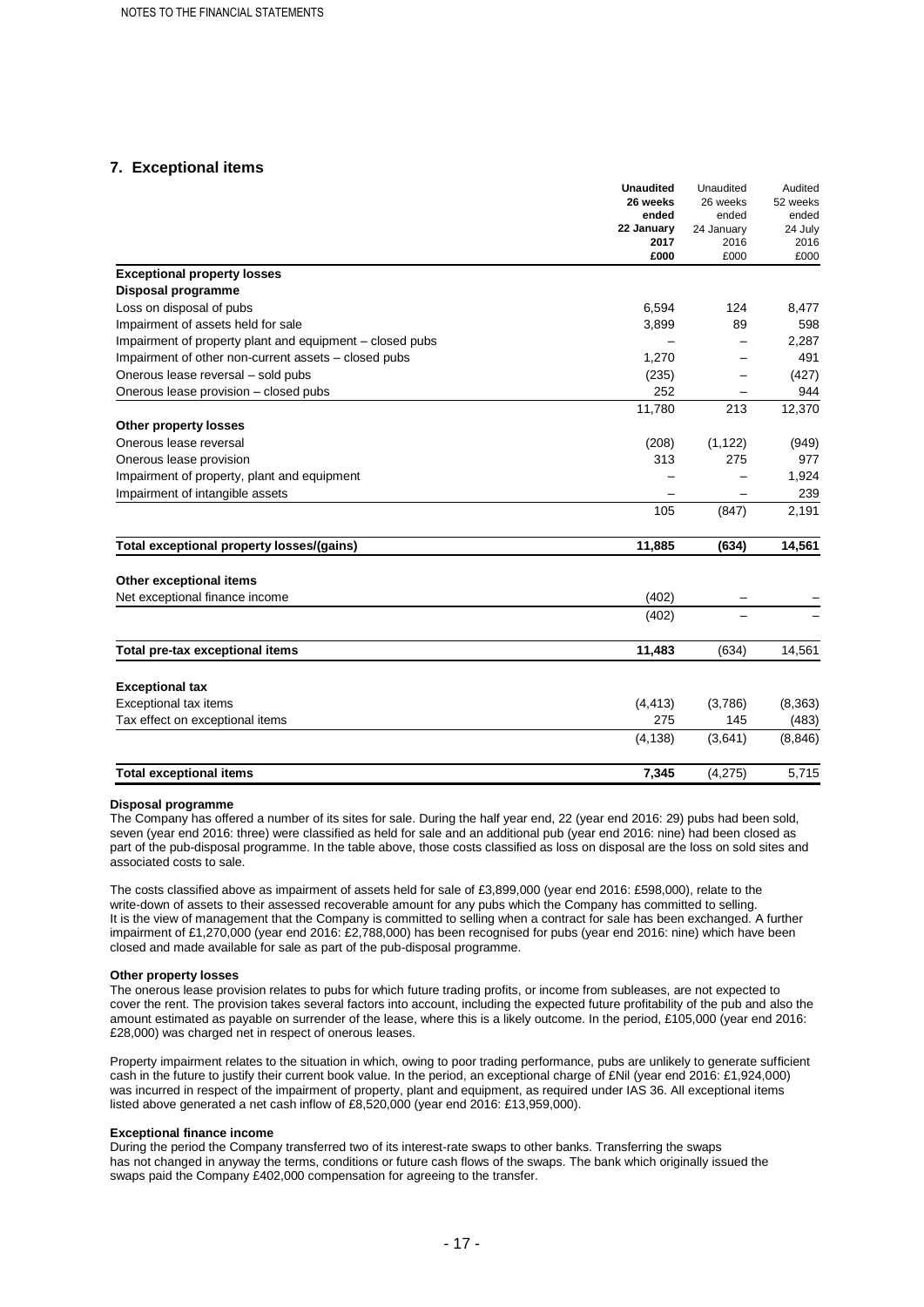## **8. Income tax expense**

The taxation charge for the period ended 22 January 2017 is based on the pre-exceptional profit before tax of £51.4m and the estimated effective tax rate before exceptional items for the year ending 24 July 2017 of 26.8% (July 2016: 29.4%). This comprises a pre-exceptional current tax rate of 24.1% (July 2016: 22.8%) and a pre-exceptional deferred tax rate of 2.7% (July 2016: 6.6%).

The UK standard weighted average tax rate for the period is 19.67% (2016: 20.0%). The current tax rate is higher than the UK standard weighted average tax rate, owing mainly to depreciation which is not eligible for tax relief.

|                                                           | <b>Unaudited</b><br>26 weeks<br>ended | Unaudited<br>26 weeks<br>ended | Audited<br>52 weeks<br>ended |
|-----------------------------------------------------------|---------------------------------------|--------------------------------|------------------------------|
|                                                           | 22 January<br>2017                    | 24 January                     | 24 July                      |
|                                                           | £000                                  | 2016<br>£000                   | 2016<br>£000                 |
| Income tax before exceptional items                       |                                       |                                |                              |
| Current income tax:                                       |                                       |                                |                              |
| Current tax                                               | 12,491                                | 8,559                          | 19,382                       |
| Prior year adjustment                                     | (93)                                  | (33)                           | (1,035)                      |
| Total current income tax                                  | 12,398                                | 8,526                          | 18,347                       |
| Deferred tax:                                             |                                       |                                |                              |
| Origination and reversal of temporary differences         | 1,601                                 | 961                            | 4,205                        |
| Adjustment in respect of prior period                     | (239)                                 |                                | 1,137                        |
| Total deferred tax                                        | 1,362                                 | 961                            | 5,342                        |
| Total income tax expense before exceptional items         | 13,760                                | 9,487                          | 23,689                       |
|                                                           |                                       |                                |                              |
| <b>Exceptional income tax</b>                             |                                       |                                |                              |
| Exceptional current income tax:                           |                                       |                                |                              |
| Current tax on exceptional items                          | 59                                    | 145                            | (75)                         |
| Total exceptional current income tax                      | 59                                    | 145                            | (75)                         |
| Exceptional deferred tax:                                 |                                       |                                |                              |
| Deferred tax on exceptional items                         | 216                                   |                                | (408)                        |
| Impact of change in the UK tax rate - exceptional         | (4, 413)                              | (3,786)                        | (8, 363)                     |
| Total exceptional deferred tax                            | (4, 197)                              | (3,786)                        | (8,771)                      |
| Total exceptional income tax expense on exceptional items | (4, 138)                              | (3,641)                        | (8, 846)                     |
|                                                           |                                       |                                |                              |
| Tax charge in the income statement                        | 9,622                                 | 5,846                          | 14,843                       |
|                                                           | <b>Unaudited</b>                      | Unaudited                      | Audited                      |
|                                                           | 26 weeks<br>ended                     | 26 weeks<br>ended              | 52 weeks<br>ended            |
|                                                           | 22 January                            | 24 January                     | 24 July                      |
|                                                           | 2017                                  | 2016                           | 2016                         |
| Taken through equity                                      | £000                                  | £000                           | £000                         |
| Current tax on share-based payment                        | (127)                                 |                                |                              |
| Deferred tax on share-based payment                       | (87)                                  | 100                            | (159)<br>99                  |
|                                                           |                                       |                                |                              |
| Tax charge/(credit)                                       | (214)                                 | 100                            | (60)                         |
|                                                           | <b>Unaudited</b>                      | Unaudited                      | Audited                      |
|                                                           | 26 weeks<br>ended                     | 26 weeks<br>ended              | 52 weeks<br>ended            |
|                                                           | 22 January                            | 24 January                     | 24 July                      |
|                                                           | 2017                                  | 2016                           | 2016                         |
|                                                           | £000                                  | £000                           | £000                         |
| Taken through comprehensive income                        |                                       |                                |                              |
| Deferred tax charge on swaps                              | 5,496                                 | 734                            | (4,701)                      |
| Impact of change in UK tax rate                           | 304                                   |                                | 1,269                        |
| Tax charge/(credit)                                       | 5,800                                 | 734                            | (3, 432)                     |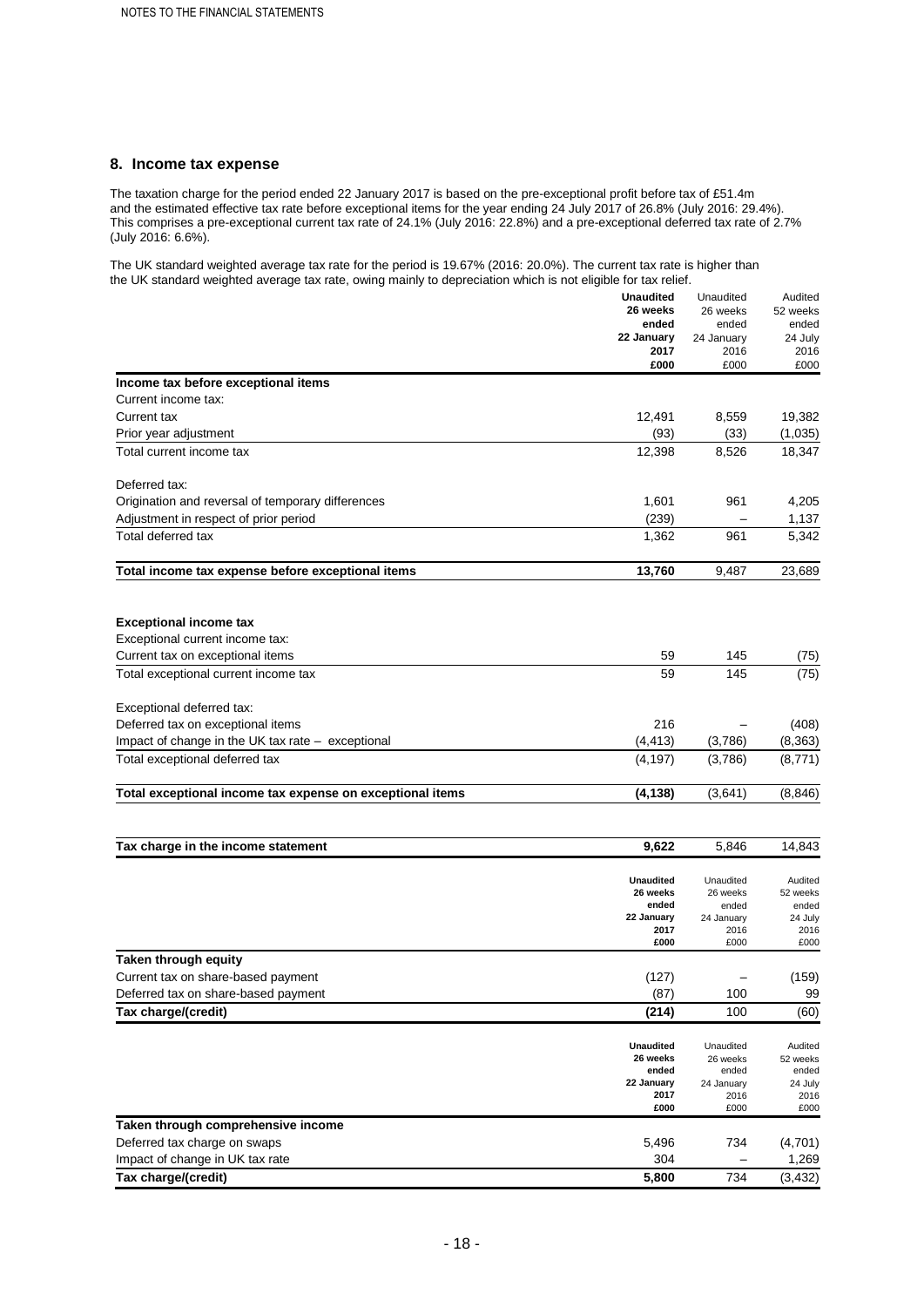## **9. Earnings and free cash flow per share**

Earnings per share are based on the weighted average number of shares in issue of 111,364,354 (2016: 119,030,301), including those held in trust in respect of employee share schemes. Earnings per share, calculated on this basis, are usually referred to as 'diluted', since all of the shares in issue are included.

Accounting standards refer to 'basic earnings' per share – these exclude those shares held in trust in respect of employee share schemes.

|                                           | <b>Unaudited</b><br>26 weeks<br>ended | Unaudited<br>26 weeks<br>ended | Audited<br>52 weeks<br>ended |
|-------------------------------------------|---------------------------------------|--------------------------------|------------------------------|
|                                           | 22 January                            | 24 January                     | 24 July                      |
| Weighted average number of shares         | 2017                                  | 2016                           | 2016                         |
| Shares in issue (used for diluted EPS)    | 111.364.354                           | 119,030,301                    | 117.898.893                  |
| Shares held in trust                      | (2.441.371)                           | (3.417.799)                    | (2,854,697)                  |
| Shares in issue less shares held in trust | 108.922.983                           | 115.612.502                    | 115.044.196                  |

The weighted average number of shares held in trust for employee share schemes has been adjusted to exclude those shares which have vested, but which remain in trust.

|                                               | Profit | <b>Basic EPS</b><br>pence per | <b>Diluted EPS</b><br>pence per |
|-----------------------------------------------|--------|-------------------------------|---------------------------------|
|                                               |        | ordinary                      | ordinary                        |
| 26 weeks ended 22 January 2017 unaudited      | £000   | share                         | share                           |
| Earnings (profit after tax)                   | 30.310 | 27.8                          | 27.2                            |
| Exclude effect of exceptional items after tax | 7.345  | 6.8                           | 6.6                             |
| Earnings before exceptional items             | 37.655 | 34.6                          | 33.8                            |
| Exclude effect of property gains/(losses)     | (586)  | (0.6)                         | (0.5)                           |
| Underlying earnings before exceptional items  | 37.069 | 34.0                          | 33.3                            |

|                                               | Profit  | Basic EPS<br>pence per<br>ordinary | Diluted EPS<br>pence per<br>ordinary |
|-----------------------------------------------|---------|------------------------------------|--------------------------------------|
| 26 weeks ended 24 January 2016 unaudited      | £000    | share                              | share                                |
| Earnings (profit after tax)                   | 30.796  | 26.6                               | 25.9                                 |
| Exclude effect of exceptional items after tax | (4,275) | (3.7)                              | (3.6)                                |
| Earnings before exceptional items             | 26.521  | 22.9                               | 22.3                                 |
| Exclude effect of property gains/(losses)     | (3,845) | (3.3)                              | (3.2)                                |
| Underlying earnings before exceptional items  | 22.676  | 19.6                               | 19.1                                 |

|                                               | Profit   | Basic EPS | Diluted EPS |
|-----------------------------------------------|----------|-----------|-------------|
|                                               |          | pence per | pence per   |
|                                               |          | ordinary  | ordinary    |
| 52 weeks ended 24 July 2016 audited           | £000     | share     | share       |
| Earnings (profit after tax)                   | 51,206   | 44.5      | 43.4        |
| Exclude effect of exceptional items after tax | 5,715    | 5.0       | 4.9         |
| Earnings before exceptional items             | 56.921   | 49.5      | 48.3        |
| Exclude effect of property gains/(losses)     | (5, 335) | (4.7)     | (4.5)       |
| Underlying earnings before exceptional items  | 51.586   | 44.8      | 43.8        |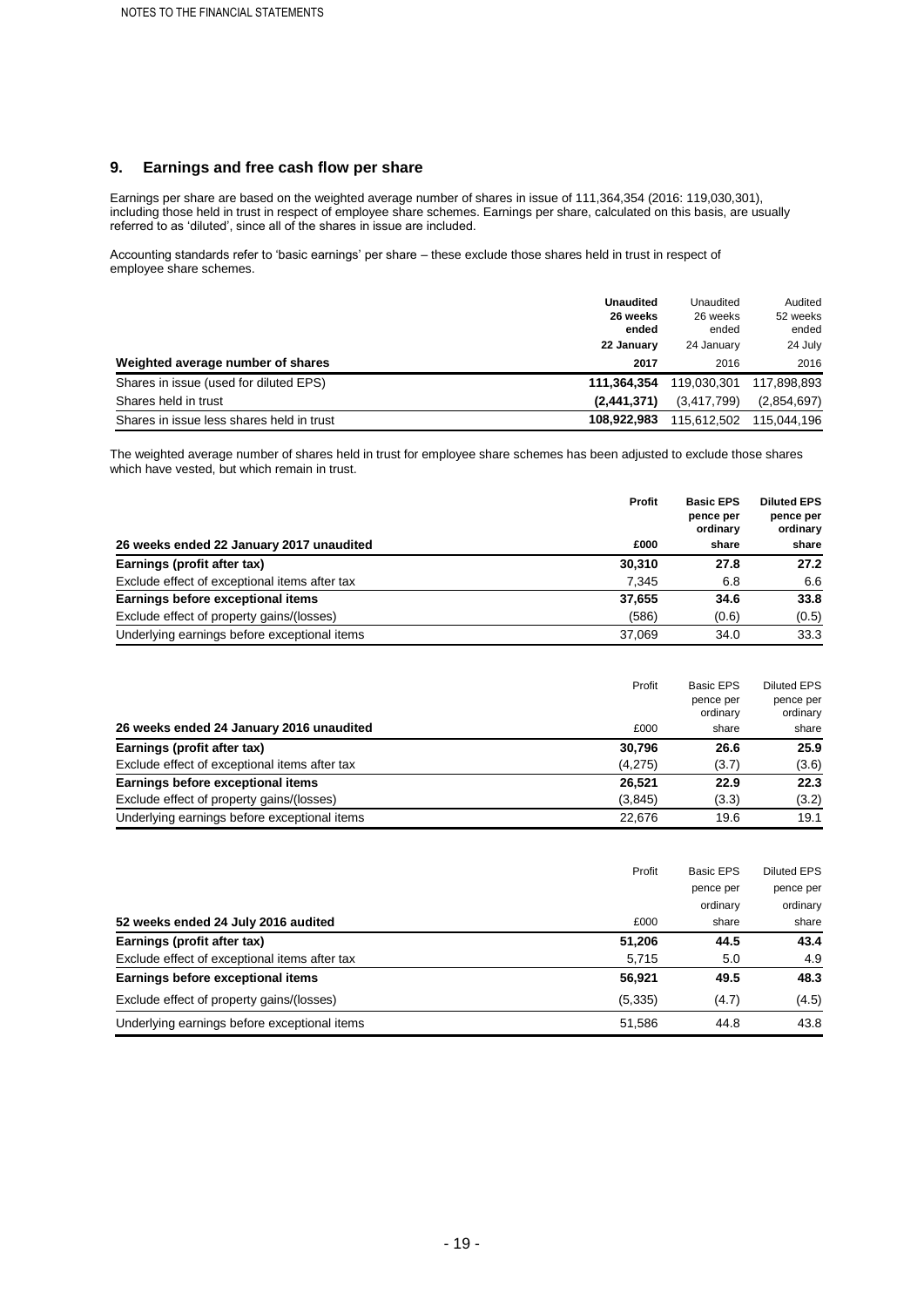## **9. Earnings and free cash flow per share (continued)**

|                                | Free cash | <b>Basic free</b> | <b>Diluted free</b> |
|--------------------------------|-----------|-------------------|---------------------|
|                                | flow      | cash flow         | cash flow           |
|                                |           | pence per         | pence per           |
|                                |           | ordinary          | ordinary            |
|                                | £000      | share             | share               |
| 26 weeks ended 22 January 2017 | 49.224    | 45.2              | 44.2                |
| 26 weeks ended 24 January 2016 | 55.700    | 48.2              | 46.8                |
| 52 weeks ended 24 July 2016    | 90,485    | 78.7              | 76.7                |

The calculation of free cash flow per share is based on the net cash generated by business activities and available for investment in new pub developments and extensions to current pubs, after funding interest, corporation tax, loan issue costs, all other reinvestment in pubs open at the start of the period and the purchase of own shares under the employee share-based schemes ('free cash flow'). It is calculated before taking account of proceeds from property disposals, inflows and outflows of financing from outside sources and dividend payments and is based on the weighted average number of shares in issue, including those held in trust in respect of the employee share schemes.

## **10. Cash generated from operations**

|                                                          | <b>Notes</b> | <b>Unaudited</b> | Unaudited  | Audited   |
|----------------------------------------------------------|--------------|------------------|------------|-----------|
|                                                          |              | 26 weeks         | 26 weeks   | 52 weeks  |
|                                                          |              | ended            | ended      | ended     |
|                                                          |              | 22 January       | 24 January | 24 July   |
|                                                          |              | 2017             | 2016       | 2016      |
|                                                          |              | £000             | £000       | £000      |
| Profit for the period                                    |              | 30,310           | 30,796     | 51,206    |
| Adjusted for:                                            |              |                  |            |           |
| Tax                                                      | 8            | 9,622            | 5,846      | 14,843    |
| Share-based charges                                      | 5            | 4,966            | 3,895      | 9,556     |
| Loss/(gain) on disposal of property, plant and equipment | 6            | 5,680            | (3,821)    | 2,462     |
| Net onerous lease provision                              | 6            | 122              | (847)      | 545       |
| Net impairment charge                                    | 7            | 5,169            | 89         | 5,539     |
| Interest receivable                                      |              | (38)             | (76)       | (116)     |
| Interest payable                                         |              | 12,533           | 15,545     | 30,973    |
| Depreciation of property, plant and equipment            | 11           | 32,741           | 32,089     | 65,297    |
| Amortisation of intangible assets                        | 12           | 3,332            | 2,713      | 5,949     |
| Depreciation on investment properties                    | 13           | 28               | 31         | 62        |
| Amortisation of other non-current assets                 | 14           | 206              | 209        | 904       |
| Amortisation of bank loan issue costs                    | 15           | 1,777            | 1,797      | 3,595     |
| Aborted properties costs                                 |              | 631              | 202        | 614       |
| Net exceptional finance income                           |              | (402)            |            |           |
|                                                          |              | 106,677          | 88,468     | 191,429   |
| Change in inventories                                    |              | (1,233)          | (562)      | 283       |
| Change in receivables                                    |              | (793)            | (1,585)    | 954       |
| Change in payables                                       |              | 401              | 14,320     | (10, 830) |
| Cash flow from operating activities                      |              | 105,052          | 100,641    | 181,836   |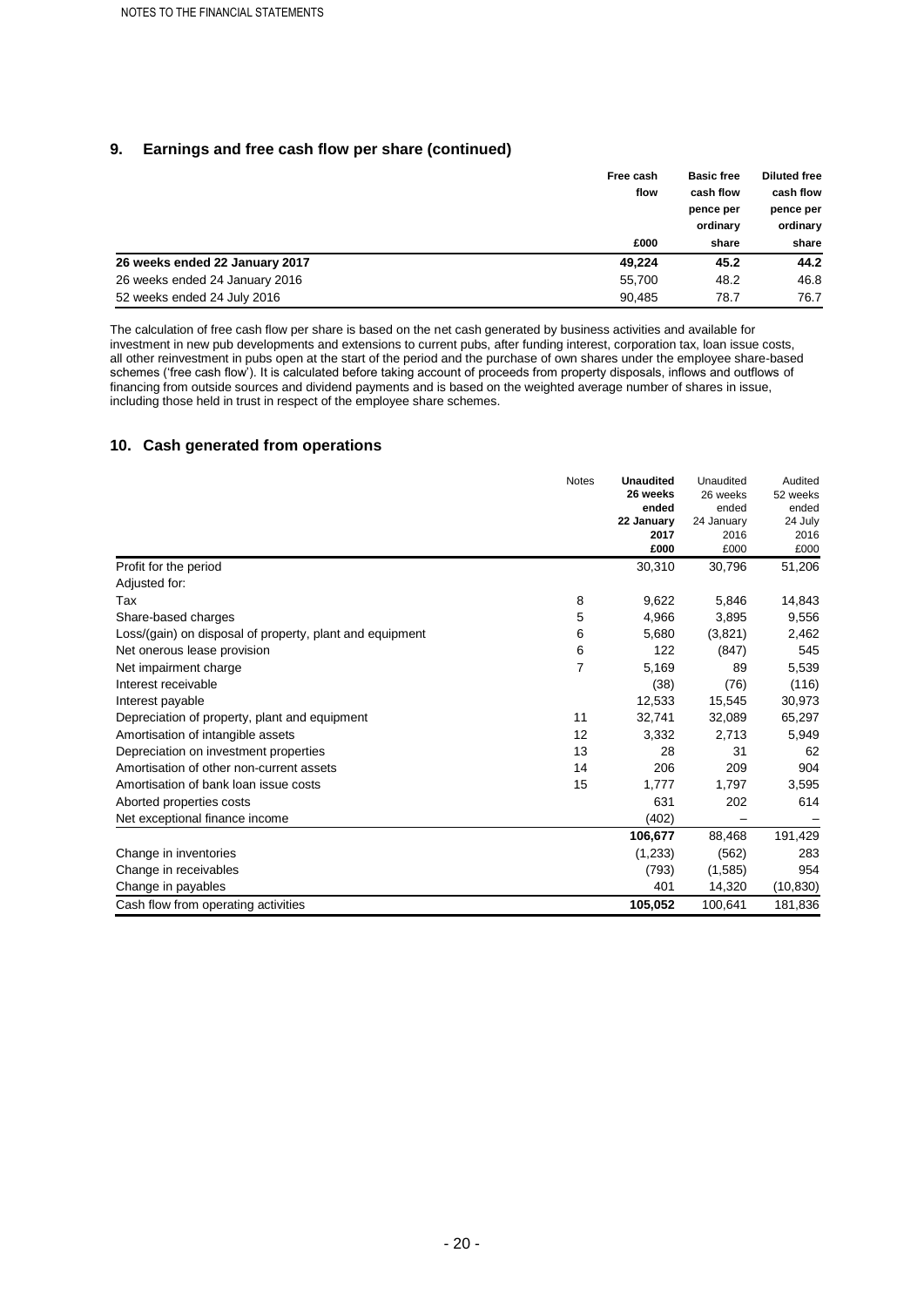## **11. Property, plant and equipment**

|                                          | <b>Freehold and</b><br>long-leasehold<br>property<br>£000 | Short-<br>leasehold<br>property<br>£000 | Equipment,<br>fixtures<br>and fittings<br>£000 | Assets<br>under<br>construction<br>£000 | <b>Total</b><br>£000 |
|------------------------------------------|-----------------------------------------------------------|-----------------------------------------|------------------------------------------------|-----------------------------------------|----------------------|
| Cost:                                    |                                                           |                                         |                                                |                                         |                      |
| At 26 July 2015                          | 876,021                                                   | 425,350                                 | 520,781                                        | 62,779                                  | 1,884,931            |
| Additions                                | 24,009                                                    | 1,802                                   | 15,024                                         | 23,526                                  | 64,361               |
| Transfers                                | 24,766                                                    | 1,498                                   | 5,043                                          | (31, 307)                               |                      |
| Exchange differences                     | 443                                                       | 142                                     | 223                                            | 1,065                                   | 1,873                |
| Transfer to held for sale                |                                                           | (2,575)                                 | (1,690)                                        |                                         | (4,265)              |
| <b>Disposals</b>                         |                                                           | (1,097)                                 | (1,316)                                        |                                         | (2, 413)             |
| Reclassification                         | 4,208                                                     | (4,208)                                 |                                                |                                         |                      |
| At 24 January 2016                       | 929,447                                                   | 420,912                                 | 538,065                                        | 56,063                                  | 1,944,487            |
| Additions                                | 29,887                                                    | 7,811                                   | 17,006                                         | 6,807                                   | 61,511               |
| Transfers                                | 2,799                                                     | 312                                     | 797                                            | (3,908)                                 |                      |
| Exchange differences                     | 622                                                       | 201                                     | 326                                            | 1,583                                   | 2,732                |
| Transfer to held for sale                | (3,869)                                                   | (1,889)                                 | (2, 149)                                       |                                         | (3,642)              |
| <b>Disposals</b>                         | (32, 488)                                                 | (4, 342)                                | (12,920)                                       |                                         | (54, 015)            |
| Reclassification                         | 9,344                                                     | (9, 344)                                |                                                | -                                       |                      |
| At 24 July 2016                          | 935,742                                                   | 413,661                                 | 541,125                                        | 60,545                                  | 1,951,073            |
| Additions                                | 52,097                                                    | 1,855                                   | 14,507                                         | 27,241                                  | 95,700               |
| Transfers                                | 14,403                                                    | 3,163                                   | 2,860                                          | (20, 426)                               |                      |
| Exchange differences                     | 435                                                       | 80                                      | 156                                            | 365                                     | 1,036                |
| Transfer to held for sale                | (10,059)                                                  | (5,004)                                 | (4, 493)                                       |                                         | (19, 556)            |
| <b>Disposals</b>                         | (13, 723)                                                 | (8,082)                                 | (10, 813)                                      |                                         | (32, 618)            |
| Reclassification                         | 16,546                                                    | (16, 546)                               |                                                |                                         |                      |
| At 22 January 2017                       | 995,441                                                   | 389,127                                 | 543,342                                        | 67,725                                  | 1,995,635            |
| Accumulated depreciation and impairment: |                                                           |                                         |                                                |                                         |                      |
| At 26 July 2015                          | (174, 449)                                                | (204, 712)                              | (352, 014)                                     |                                         | (731, 175)           |
| Provided during the period               | (7, 315)                                                  | (7,073)                                 | (17, 701)                                      |                                         | (32,089)             |
| Transfers                                |                                                           |                                         |                                                |                                         |                      |
| Exchange differences                     | (1)                                                       | (1)                                     | (6)                                            |                                         | (8)                  |
| Impairment loss                          |                                                           | (71)                                    | (18)                                           |                                         | (89)                 |
| Transfer to held for sale                |                                                           | 2,495                                   | 1,574                                          |                                         | 4,069                |
| <b>Disposals</b>                         |                                                           | 749                                     | 1,093                                          |                                         | 1,842                |
| Reclassification                         | (3, 191)                                                  | 3,191                                   |                                                |                                         |                      |
| At 24 January 2016                       | (184, 956)                                                | (205, 422)                              | (367,072)                                      | $\qquad \qquad -$                       | (757, 450)           |
| Provided during the period<br>Transfers  | (7, 427)                                                  | (7,601)                                 | (18, 180)                                      | —                                       | (33, 208)            |
| Exchange differences                     | (17)                                                      | (10)                                    | (91)                                           |                                         | (118)                |
| Impairment loss                          | (869)                                                     | (2, 915)                                | (936)                                          |                                         | (4,720)              |
| Transfer to held for sale                | 3,228                                                     | 1,846                                   | 1,883                                          |                                         | 6,957                |
| <b>Disposals</b>                         | 12,484                                                    | 3,475                                   | 10,019                                         |                                         | 25,978               |
| Reclassification                         | (3, 483)                                                  | 3,483                                   |                                                |                                         |                      |
| At 24 July 2016                          | (181, 040)                                                | (207, 144)                              | (374, 377)                                     | <sup>-</sup>                            | (762, 561)           |
| Provided during the period               | (7, 746)                                                  | (6, 729)                                | (18, 266)                                      | —                                       | (32, 741)            |
| Transfers                                |                                                           |                                         |                                                |                                         |                      |
| Exchange differences                     | (13)                                                      | (8)                                     | (82)                                           |                                         | (103)                |
| Impairment loss                          | (3,885)                                                   | (836)                                   | (447)                                          |                                         | (5, 168)             |
| Transfer to held for sale                | 6,134                                                     | 5,234                                   | 4,055                                          |                                         | 15,423               |
| <b>Disposals</b>                         | 6,259                                                     | 4,400                                   | 8,108                                          |                                         | 18,767               |
| Reclassification                         | (9,644)                                                   | 9,644                                   |                                                |                                         |                      |
| At 22 January 2017                       | (189, 935)                                                | (195, 439)                              | (381,009)                                      | -                                       | (766, 383)           |
| Net book amount at 22 January 2017       | 805,506                                                   | 193,688                                 | 162,333                                        | 67,725                                  | 1,229,252            |
| Net book amount at 24 July 2016          | 754,702                                                   | 206,517                                 | 166,748                                        | 60,545                                  | 1,188,512            |
| Net book amount at 24 January 2016       | 744,491                                                   | 215,490                                 | 170,993                                        | 56,063                                  | 1,187,037            |
| Net book amount at 26 July 2015          | 701,572                                                   | 220,638                                 | 168,767                                        | 62,779                                  | 1,153,756            |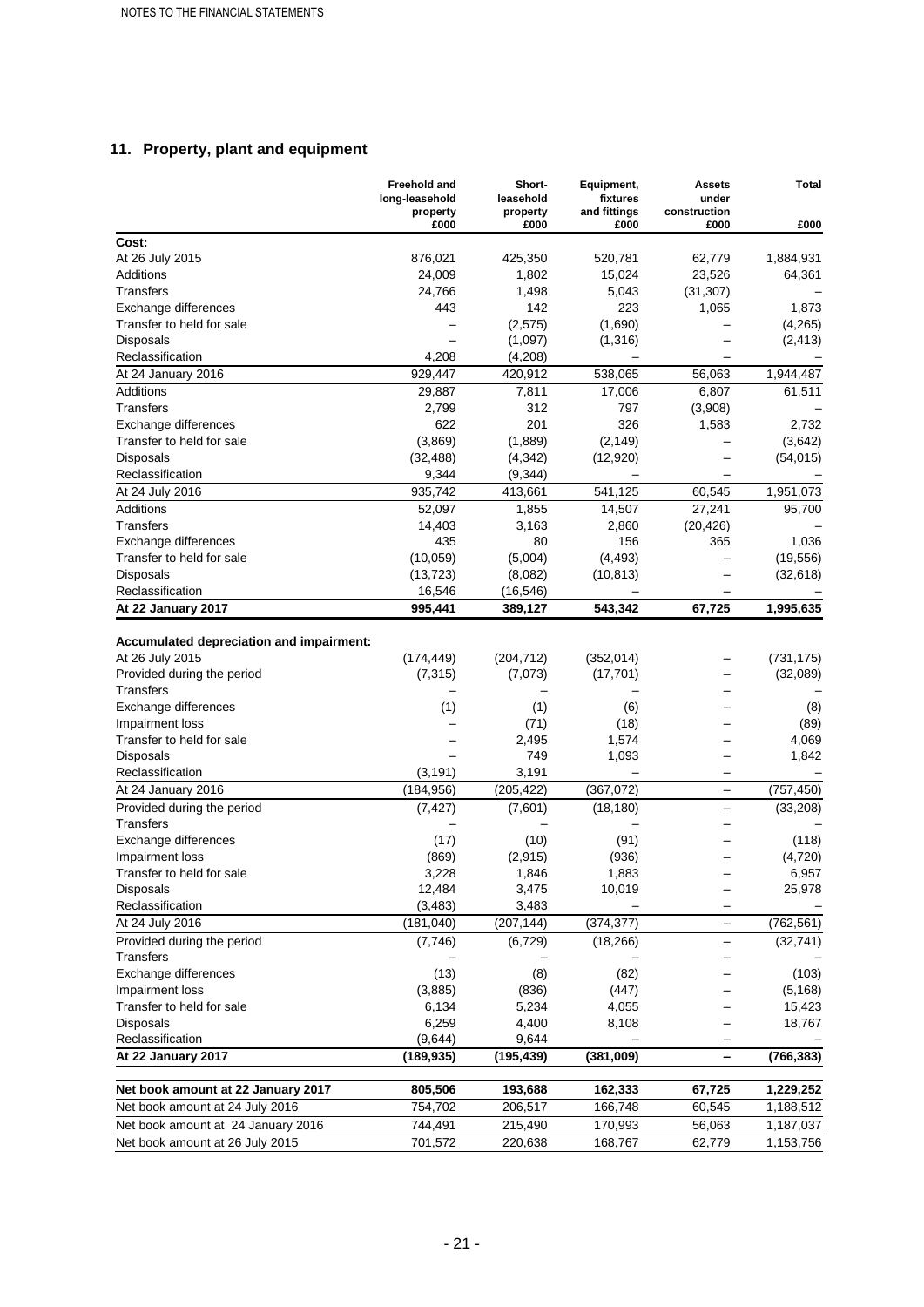## **11. Property, plant and equipment (continued)**

During the period, seven (2016: three) pubs, with a carrying value of £4,133,000 (2016: £196,000), were classified as held for sale. These pubs are being disposed of as part of the Company's pub-disposal programme. Other movements include property impairment and foreign currency translation.

In addition, a carrying value of £49,000 was transferred out of other non-current assets held for sale, totalling £4,182,000, related to the same pubs.

## **12. Intangible assets**

|                                          | £000      |
|------------------------------------------|-----------|
| Cost:                                    |           |
| At 26 July 2015                          | 53,353    |
| Additions                                | 2,645     |
| At 24 January 2016                       | 55,998    |
| Additions                                | 598       |
| <b>Disposals</b>                         | (5)       |
| At 24 July 2016                          | 56,591    |
| <b>Additions</b>                         | 7,090     |
| Transfer to held for sale                | (8)       |
| <b>Disposals</b>                         | (6)       |
| At 22 January 2017                       | 63,667    |
| Accumulated amortisation and impairment: |           |
| At 26 July 2015                          | (23, 356) |
| Provided during the period               | (2,713)   |
| At 24 January 2016                       | (26,069)  |
| Provided during the period               | (3,236)   |
| Exchange differences                     | (1)       |
| Impairment loss (reversal)               | (239)     |
| <b>Disposals</b>                         | 5         |
| At 24 July 2016                          | (29, 540) |
| Provided during the period               | (3,332)   |
| Transfer to held for sale                | 8         |
| <b>Disposals</b>                         | 6         |
| At 22 January 2017                       | (32, 858) |
| Net book amount at 22 January 2017       | 30,809    |
| Net book amount at 24 July 2016          | 27,051    |
| Net book amount at 24 January 2016       | 29,929    |

Net book amount at 26 July 2015 29,997

The intangible assets relates to computer software and development.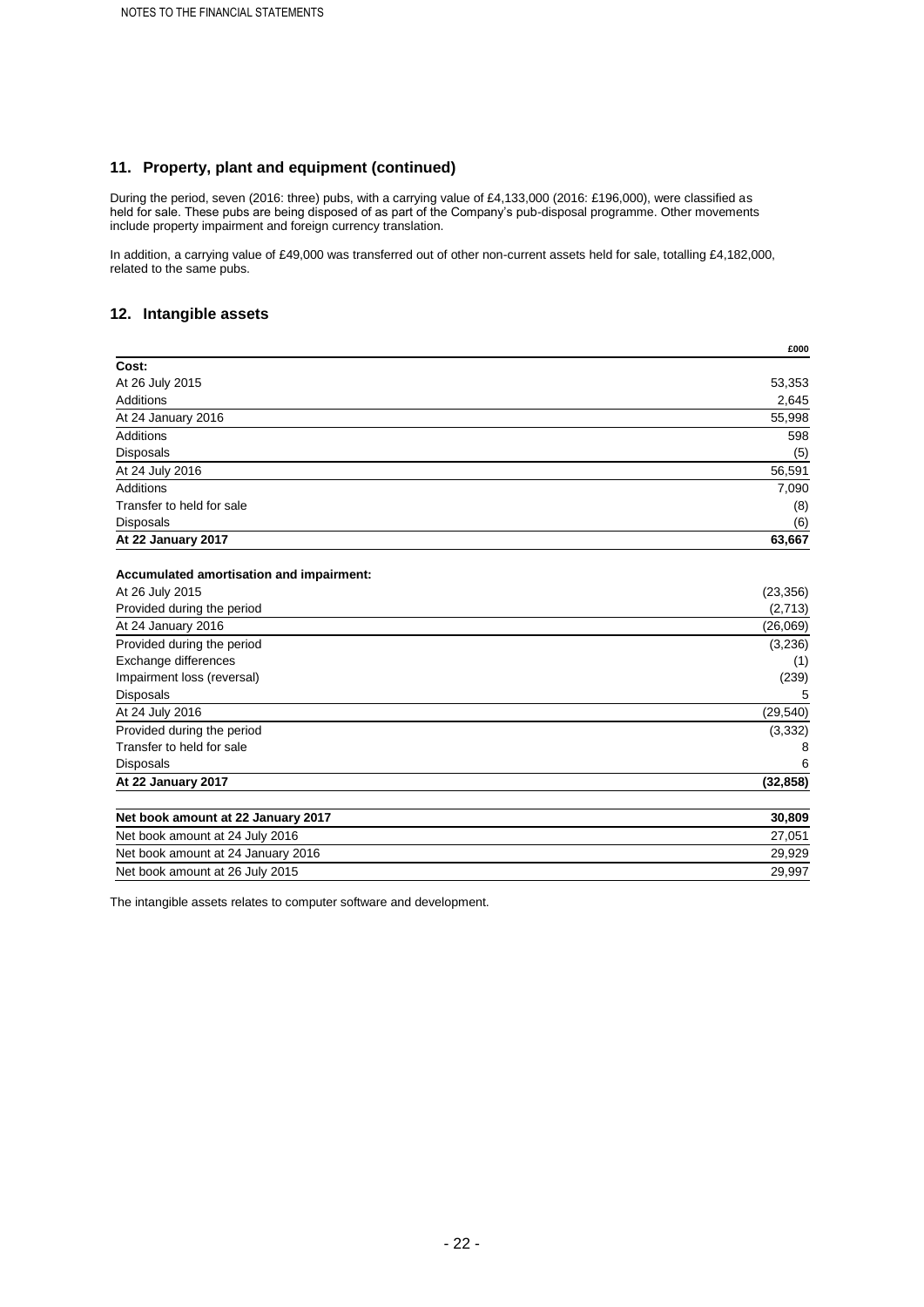## **13. Investment property**

|                                    | £000    |
|------------------------------------|---------|
| Cost:                              |         |
| At 26 July 2015                    | 8,754   |
| Additions                          |         |
| At 24 January 2016                 | 8,754   |
| <b>Additions</b>                   |         |
| <b>Disposals</b>                   | (1,003) |
| At 24 July 2016                    | 7,751   |
| <b>Additions</b>                   |         |
| At 22 January 2017                 | 7,751   |
| <b>Accumulated depreciation:</b>   |         |
| At 26 July 2015                    | (103)   |
| Provided during the period         | (31)    |
| At 24 January 2016                 | (134)   |
| Provided during the period         | (31)    |
| <b>Disposals</b>                   | 19      |
| At 24 July 2016                    | (146)   |
| Provided during the period         | (28)    |
| At 22 January 2017                 | (174)   |
| Net book amount at 22 January 2017 | 7,577   |
| Net book amount at 24 July 2016    | 7,605   |

Net book amount at 24 January 2016 8,620 Net book amount at 26 July 2015

Rental income received in the period from investment properties was £177,000 (2016: £191,000). Operating costs, excluding depreciation, incurred in relation to these properties amounted to £4,000 (2015: £28,000).

In the opinion of the directors, the cost as stated above is equivalent to the fair value of properties.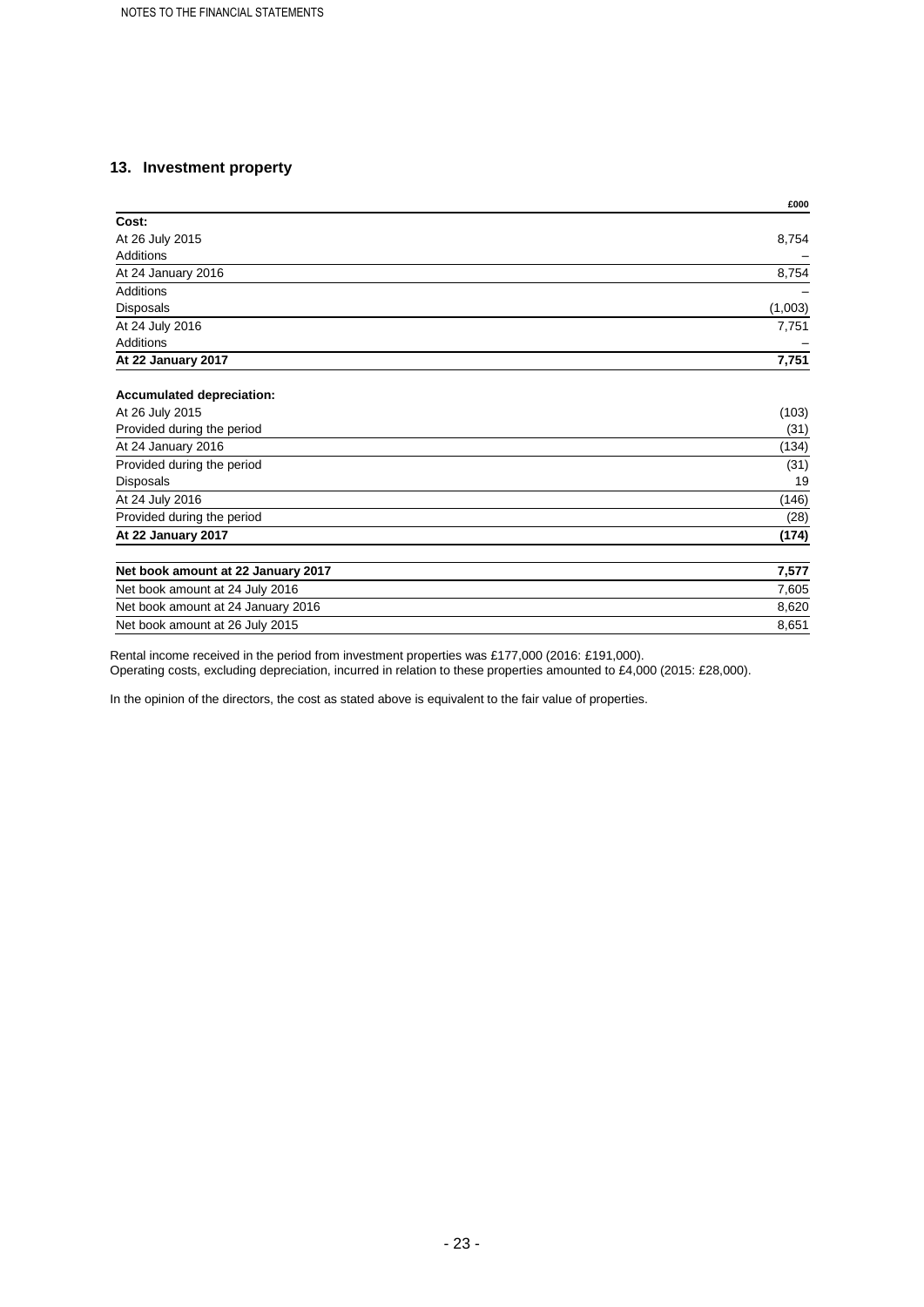## **14. Other non-current assets**

| At 26 July 2015<br>15,205<br><b>Disposals</b><br>At 24 January 2016<br>15,205<br>1,090<br><b>Disposals</b><br>(65)<br>At 24 July 2016<br>16,230<br>Transfer to held for sale<br>(76)<br>(1,661)<br><b>Disposals</b><br>At 22 January 2017<br>14,493<br>Accumulated amortisation and impairment:<br>At 26 July 2015<br>(5, 177)<br>Provided during the period<br>(209)<br>Exchange differences<br>(1)<br>Impairment loss (reversal)<br>(11)<br>At 24 January 2016<br>(5, 398)<br>Provided during the period<br>(695)<br>Exchange differences<br>3<br>Impairment loss (reversal)<br>(480)<br><b>Disposals</b><br>65<br>(6, 505)<br>Provided during the period<br>(206)<br>Transfer to held for sale<br>27<br>884<br>Disposals<br>(5,800)<br>At 22 January 2017<br>Net book amount at 22 January 2017<br>8,693<br>Net book amount at 24 July 2016<br>9,725<br>Net book amount at 24 January 2016<br>9,807 |                                 | Lease<br>premiums<br>£000 |
|--------------------------------------------------------------------------------------------------------------------------------------------------------------------------------------------------------------------------------------------------------------------------------------------------------------------------------------------------------------------------------------------------------------------------------------------------------------------------------------------------------------------------------------------------------------------------------------------------------------------------------------------------------------------------------------------------------------------------------------------------------------------------------------------------------------------------------------------------------------------------------------------------------|---------------------------------|---------------------------|
|                                                                                                                                                                                                                                                                                                                                                                                                                                                                                                                                                                                                                                                                                                                                                                                                                                                                                                        | Cost:                           |                           |
|                                                                                                                                                                                                                                                                                                                                                                                                                                                                                                                                                                                                                                                                                                                                                                                                                                                                                                        |                                 |                           |
|                                                                                                                                                                                                                                                                                                                                                                                                                                                                                                                                                                                                                                                                                                                                                                                                                                                                                                        |                                 |                           |
|                                                                                                                                                                                                                                                                                                                                                                                                                                                                                                                                                                                                                                                                                                                                                                                                                                                                                                        |                                 |                           |
|                                                                                                                                                                                                                                                                                                                                                                                                                                                                                                                                                                                                                                                                                                                                                                                                                                                                                                        | <b>Additions</b>                |                           |
|                                                                                                                                                                                                                                                                                                                                                                                                                                                                                                                                                                                                                                                                                                                                                                                                                                                                                                        |                                 |                           |
|                                                                                                                                                                                                                                                                                                                                                                                                                                                                                                                                                                                                                                                                                                                                                                                                                                                                                                        |                                 |                           |
|                                                                                                                                                                                                                                                                                                                                                                                                                                                                                                                                                                                                                                                                                                                                                                                                                                                                                                        |                                 |                           |
|                                                                                                                                                                                                                                                                                                                                                                                                                                                                                                                                                                                                                                                                                                                                                                                                                                                                                                        |                                 |                           |
|                                                                                                                                                                                                                                                                                                                                                                                                                                                                                                                                                                                                                                                                                                                                                                                                                                                                                                        |                                 |                           |
|                                                                                                                                                                                                                                                                                                                                                                                                                                                                                                                                                                                                                                                                                                                                                                                                                                                                                                        |                                 |                           |
|                                                                                                                                                                                                                                                                                                                                                                                                                                                                                                                                                                                                                                                                                                                                                                                                                                                                                                        |                                 |                           |
|                                                                                                                                                                                                                                                                                                                                                                                                                                                                                                                                                                                                                                                                                                                                                                                                                                                                                                        |                                 |                           |
|                                                                                                                                                                                                                                                                                                                                                                                                                                                                                                                                                                                                                                                                                                                                                                                                                                                                                                        |                                 |                           |
|                                                                                                                                                                                                                                                                                                                                                                                                                                                                                                                                                                                                                                                                                                                                                                                                                                                                                                        |                                 |                           |
|                                                                                                                                                                                                                                                                                                                                                                                                                                                                                                                                                                                                                                                                                                                                                                                                                                                                                                        |                                 |                           |
|                                                                                                                                                                                                                                                                                                                                                                                                                                                                                                                                                                                                                                                                                                                                                                                                                                                                                                        |                                 |                           |
|                                                                                                                                                                                                                                                                                                                                                                                                                                                                                                                                                                                                                                                                                                                                                                                                                                                                                                        |                                 |                           |
|                                                                                                                                                                                                                                                                                                                                                                                                                                                                                                                                                                                                                                                                                                                                                                                                                                                                                                        |                                 |                           |
|                                                                                                                                                                                                                                                                                                                                                                                                                                                                                                                                                                                                                                                                                                                                                                                                                                                                                                        |                                 |                           |
|                                                                                                                                                                                                                                                                                                                                                                                                                                                                                                                                                                                                                                                                                                                                                                                                                                                                                                        | At 24 July 2016                 |                           |
|                                                                                                                                                                                                                                                                                                                                                                                                                                                                                                                                                                                                                                                                                                                                                                                                                                                                                                        |                                 |                           |
|                                                                                                                                                                                                                                                                                                                                                                                                                                                                                                                                                                                                                                                                                                                                                                                                                                                                                                        |                                 |                           |
|                                                                                                                                                                                                                                                                                                                                                                                                                                                                                                                                                                                                                                                                                                                                                                                                                                                                                                        |                                 |                           |
|                                                                                                                                                                                                                                                                                                                                                                                                                                                                                                                                                                                                                                                                                                                                                                                                                                                                                                        |                                 |                           |
|                                                                                                                                                                                                                                                                                                                                                                                                                                                                                                                                                                                                                                                                                                                                                                                                                                                                                                        |                                 |                           |
|                                                                                                                                                                                                                                                                                                                                                                                                                                                                                                                                                                                                                                                                                                                                                                                                                                                                                                        |                                 |                           |
|                                                                                                                                                                                                                                                                                                                                                                                                                                                                                                                                                                                                                                                                                                                                                                                                                                                                                                        |                                 |                           |
|                                                                                                                                                                                                                                                                                                                                                                                                                                                                                                                                                                                                                                                                                                                                                                                                                                                                                                        | Net book amount at 26 July 2015 | 10,028                    |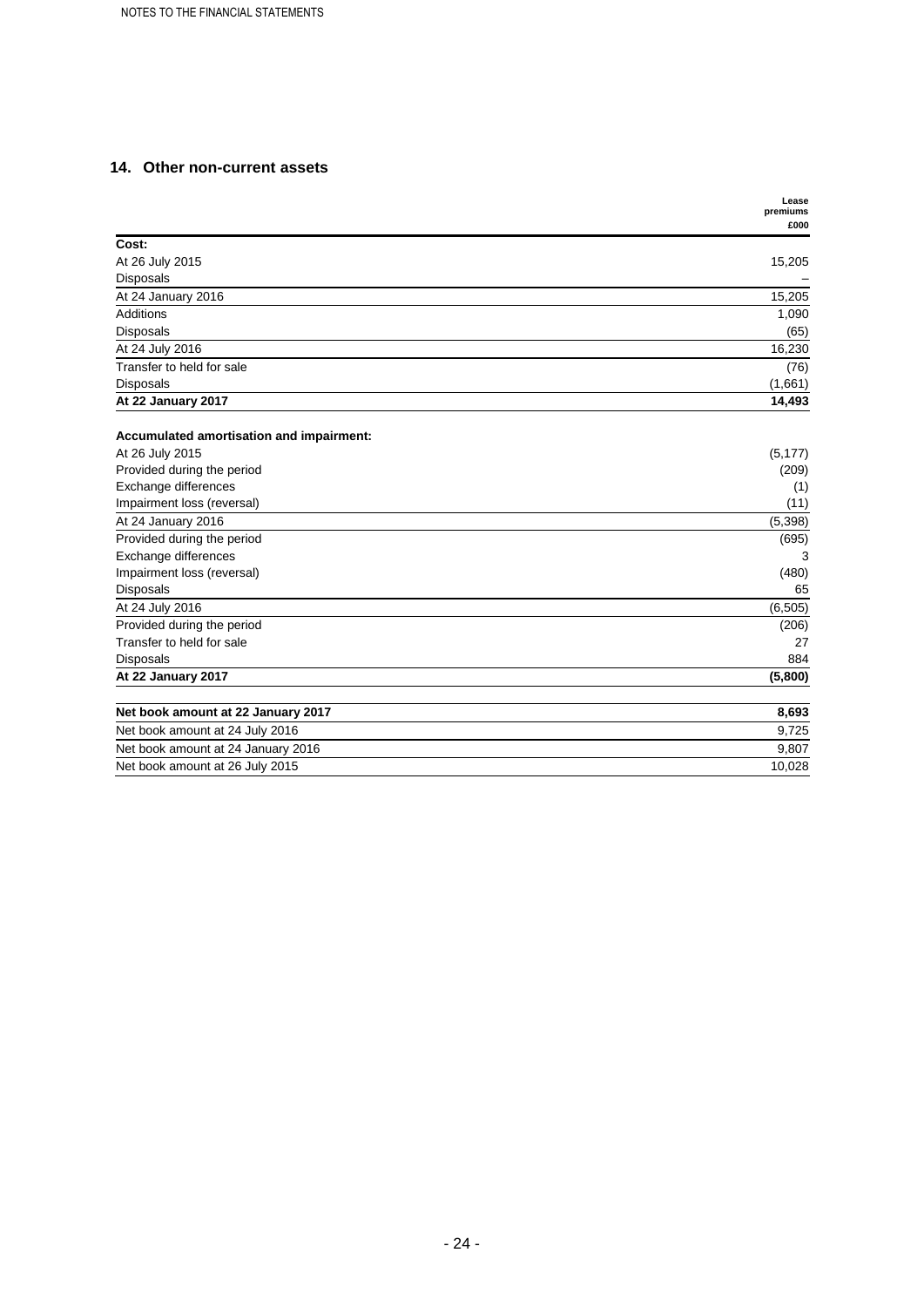## **15. Analysis of change in net debt**

|                                                     | 24 July    | Cash      | Non-cash | 22 January |
|-----------------------------------------------------|------------|-----------|----------|------------|
|                                                     | 2016       | flows     | movement | 2017       |
|                                                     | £000       | £000      | £000     | £000       |
| <b>Borrowings</b>                                   |            |           |          |            |
| Cash in hand                                        | 32,658     | (3,932)   |          | 28,726     |
| Other loans                                         | (112)      | 58        | (26)     | (80)       |
| Current net borrowings                              | 32,546     | (3,874)   | (26)     | 28,646     |
| Bank loans – due after one year                     | (683, 104) | (39, 588) | (1,777)  | (724, 469) |
| Other Ioans                                         | (202)      |           | 26       | (176)      |
| Non-current net borrowings                          | (683, 306) | (39, 588) | (1,751)  | (724, 645) |
| Net debt                                            | (650, 760) | (43, 462) | (1,777)  | (695, 999) |
| <b>Derivatives</b>                                  |            |           |          |            |
| Interest-rate swaps asset – due after one year      |            |           | 17,645   | 17,645     |
| Interest-rate swaps liability – due before one year | (79)       |           | 79       |            |
| Interest-rate swap liability – due after one year   | (63, 398)  |           | 12,657   | (50, 741)  |
| <b>Total derivatives</b>                            | (63, 477)  |           | 30,381   | (33,096)   |
| Net debt after derivatives                          | (714, 237) | (43, 462) | 28,604   | (729, 095) |

During the financial period, the Company entered into three tranches of forward-starting interest-rate swap agreements totalling £850m. The weighted average interest rate of the first tranche of swaps is 0.6585% from October 2016 to July 2026. The weighted average interest rate of second tranche of swaps is 1.1961% from July 2021 to July 2026. The weighted average interest rate of the third tranche of swaps is 1.1961% from July 2023 to July 2026. Using interest rates swaps, the company has fixed interest rates on £600m of debt until July 2026.

#### **16. Fair values**

The table below highlights any differences between the book value and the fair value of financial instruments.

|                                                                 | Unaudited<br>22 January<br>2017<br>Book value<br>£000 | <b>Unaudited</b><br>22 January<br>2017<br><b>Fair value</b><br>£000 | Unaudited<br>24 January<br>2016<br>Book value<br>£000 | Unaudited<br>24 January<br>2016<br>Fair value<br>£000 | Audited<br>24 July<br>2016<br>Book value<br>£000 | Audited<br>24 July<br>2016<br>Fair value<br>£000 |
|-----------------------------------------------------------------|-------------------------------------------------------|---------------------------------------------------------------------|-------------------------------------------------------|-------------------------------------------------------|--------------------------------------------------|--------------------------------------------------|
| <b>Financial assets at amortised cost</b>                       |                                                       |                                                                     |                                                       |                                                       |                                                  |                                                  |
| Cash and cash equivalents                                       | 28,726                                                | 28,726                                                              | 29,345                                                | 29,345                                                | 32,658                                           | 32,658                                           |
| <b>Receivables</b>                                              | 4,312                                                 | 4,312                                                               | 5,287                                                 | 5,287                                                 | 2,236                                            | 2,236                                            |
| <b>Financial liabilities at amortised cost</b>                  |                                                       |                                                                     |                                                       |                                                       |                                                  |                                                  |
| Trade and other payables                                        | (224,316)                                             | (224, 316)                                                          | (227, 136)                                            | (227,136)                                             | (216, 875)                                       | (216, 875)                                       |
| Finance lease obligations                                       |                                                       |                                                                     | (695)                                                 | (695)                                                 |                                                  |                                                  |
| Borrowings                                                      | (724,725)                                             | (721, 025)                                                          | (654, 793)                                            | (656, 111)                                            | 683,418                                          | 684,037                                          |
| Financial assets at fair value                                  |                                                       |                                                                     |                                                       |                                                       |                                                  |                                                  |
| Non-current interest-rate swap assets:<br>cash flow hedges      | 17,645                                                | 17,645                                                              |                                                       |                                                       |                                                  |                                                  |
| Financial liabilities at fair value                             |                                                       |                                                                     |                                                       |                                                       |                                                  |                                                  |
| Current interest-rate swap liabilities:<br>cash flow hedges     |                                                       |                                                                     | (3,988)                                               | (3,988)                                               | (79)                                             | (79)                                             |
| Non-current interest-rate swap liabilities:<br>cash flow hedges | (50, 741)                                             | (50, 741)                                                           | (44, 505)                                             | (44, 505)                                             | (63, 398)                                        | (63, 398)                                        |

The fair value of finance leases has been calculated by discounting the expected cash flows at the period end's prevailing interest rates. The fair value of derivatives has been calculated by discounting all future cash flows by the market yield curve at the balance sheet date. The fair value of borrowings has been calculated by discounting the expected future cash flows at the period end's prevailing interest rates. The fair value of receivables excludes prepayment and accrued income. The fair value of trade and other payables excludes other taxes and Social Security.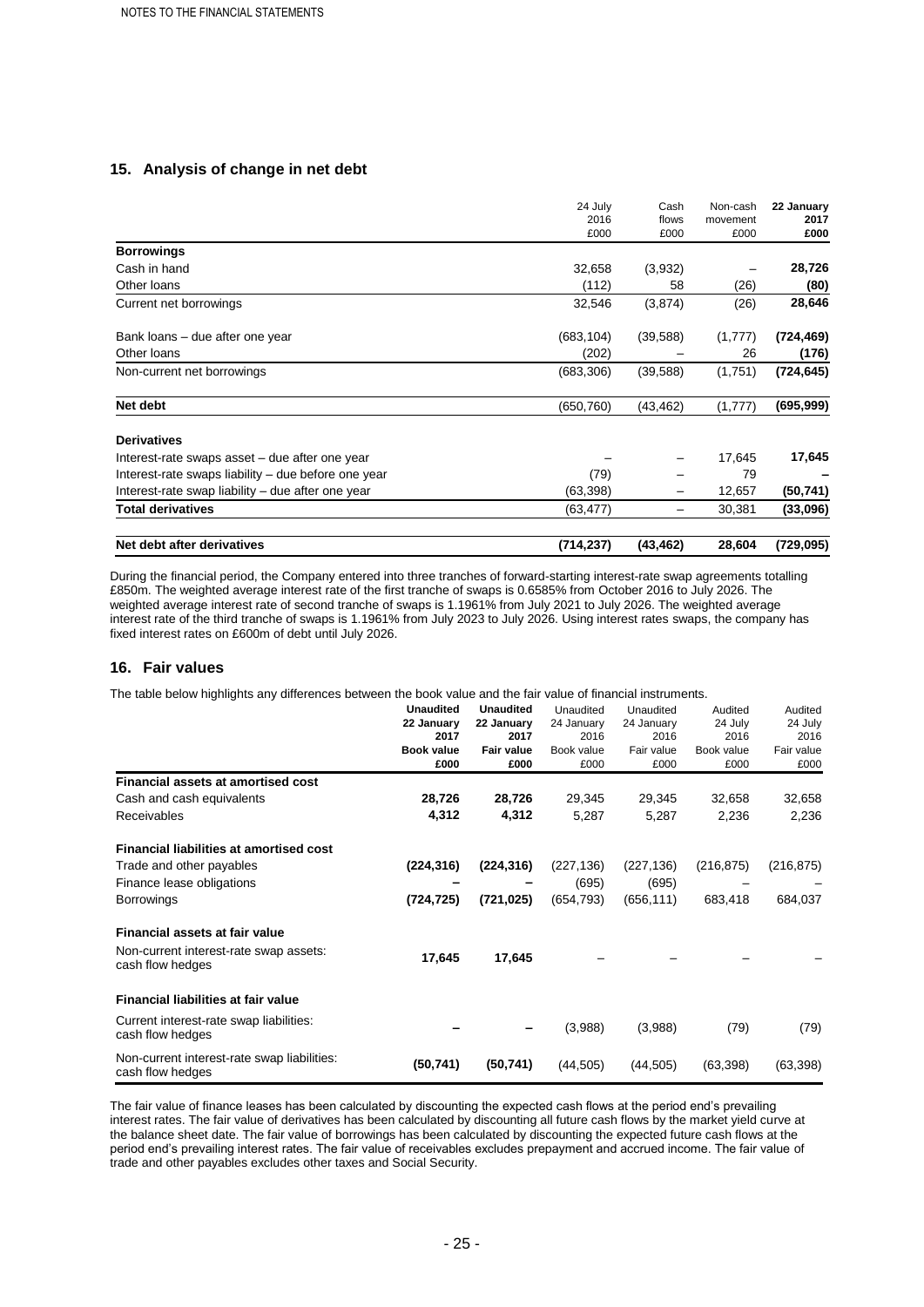## **15. Fair values (continued)**

#### **Interest-rate swaps**

At 22 January 2017, the Company had fixed-rate swaps designated as hedges of floating-rate borrowings. The floating-rate borrowings are interest-bearing borrowings at rates based on LIBOR, fixed for periods of one month. The interest-rate swaps of the floating-rate borrowings were assessed to be effective.

|                                                   | Change in<br>fair value | <b>Deferred</b><br>tax | Total     |
|---------------------------------------------------|-------------------------|------------------------|-----------|
| Changes in valuation of swaps                     | £000                    | £000                   | £000      |
| Fair value at 24 January 2016 (unaudited)         | 48.493                  | (8,728)                | 39.765    |
| Loss taken directly to other comprehensive income | 14,984                  | (2,698)                | 12,286    |
| Fair value at 24 July 2016 (audited)              | 63.477                  | (11, 426)              | 52,051    |
| Tax rate change                                   |                         | 304                    | 304       |
| Gain taken directly to other comprehensive income | (30,381)                | 5,496                  | (24, 885) |
| Fair value at 22 January 2017 (unaudited)         | 33,096                  | (5,626)                | 27,470    |

#### **Fair value of financial assets and liabilities**

Effective from 27 July 2009, the Company adopted the amendment to IFRS 13 for financial instruments which are measured in the balance sheet at fair value. This requires disclosure of fair value measurements by level, using the following fair value measurement hierarchy:

- Quoted prices in active markets for identical assets or liabilities (level 1)
- Inputs other than quoted prices included in level 1 which are observable for the asset or liability,
- either directly or indirectly (level 2)
- Inputs for the asset or liability which are not based on observable market data (level 3)

The fair value of the interest-rate swaps of £33.1m is considered to be level 2. All other financial assets and liabilities are measured in the balance sheet at amortised cost.

### **17. Dividends paid and proposed**

|                                    | <b>Unaudited</b><br>26 weeks<br>ended<br>22 January<br>2017<br>£000 | Unaudited<br>26 weeks<br>ended<br>24 January<br>2016<br>£000 | Audited<br>52 weeks<br>ended<br>24 July<br>2016<br>£000 |
|------------------------------------|---------------------------------------------------------------------|--------------------------------------------------------------|---------------------------------------------------------|
| Paid in the period                 |                                                                     |                                                              |                                                         |
| 2015 final dividend                |                                                                     | 9,543                                                        | 9,543                                                   |
| 2016 interim dividend              | 8,933                                                               | –                                                            | 4,647                                                   |
|                                    | 8,933                                                               | 9,543                                                        | 14,190                                                  |
| Dividends in respect of the period |                                                                     |                                                              |                                                         |
| Interim dividend                   | 4,416                                                               | 4,625                                                        |                                                         |
| Final dividend                     |                                                                     |                                                              | 9,084                                                   |
|                                    | 4,416                                                               | 4,625                                                        | 9,084                                                   |
| Dividend per share                 | 4p                                                                  | 4p                                                           | 8p                                                      |
| Dividend cover                     | 3.4                                                                 | 3.2                                                          | 3.6                                                     |

Dividend cover is calculated as profit after tax and exceptional items over dividend paid.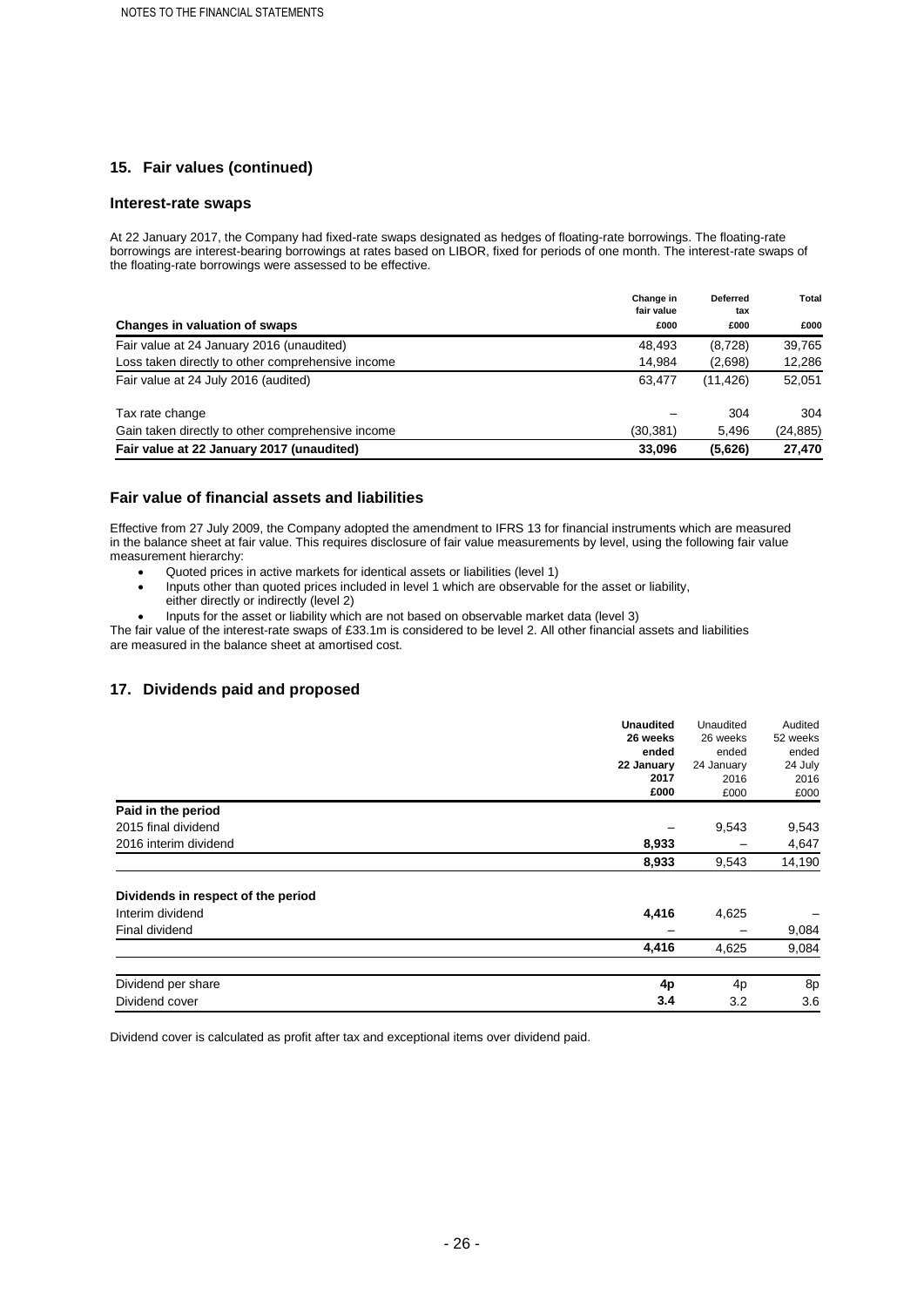## **18. Share capital**

|                                                | Number of<br>shares<br>000s | Share<br>capital<br>£000 |
|------------------------------------------------|-----------------------------|--------------------------|
| Opening balance at 26 July 2015 (audited)      | 119,349                     | 2,387                    |
| Repurchase of shares                           | (624)                       | (12)                     |
| Closing balance at 24 January 2016 (unaudited) | 118,725                     | 2.375                    |
| Repurchase of shares                           | (5,070)                     | (102)                    |
| Balance at 24 July 2016 (audited)              | 113,655                     | 2,273                    |
| Repurchase of shares                           | (3, 106)                    | (62)                     |
| Closing balance at 22 January 2017 (unaudited) | 110.549                     | 2.211                    |

All issued shares are fully paid.

During the half year, 3,106,300 shares were repurchased by the Company for cancellation, representing approximately 2.8% of the issued share capital, at a cost of £28.4m, including stamp duty, representing an average cost per share of 916p. At the half year end, the Company had liability for share purchases of £3.1m which was settled post half year end.

### **19. Related-party disclosure**

There were no material changes to related-party transactions described in the last annual financial statements. There have been no related-party transactions having a material effect on the Company's financial position or performance in the first half of the current financial year.

## **20. Capital commitments**

The Company had £5.6m of capital commitments for which no provision had been made, in respect of property, plant and equipment, at 22 January 2017 (2016: £21.2m).

The Company has some sites in the property pipeline; however, any legal commitment is contingent on planning and licensing. Therefore, there are no commitments at the balance sheet date, in respect of these sites.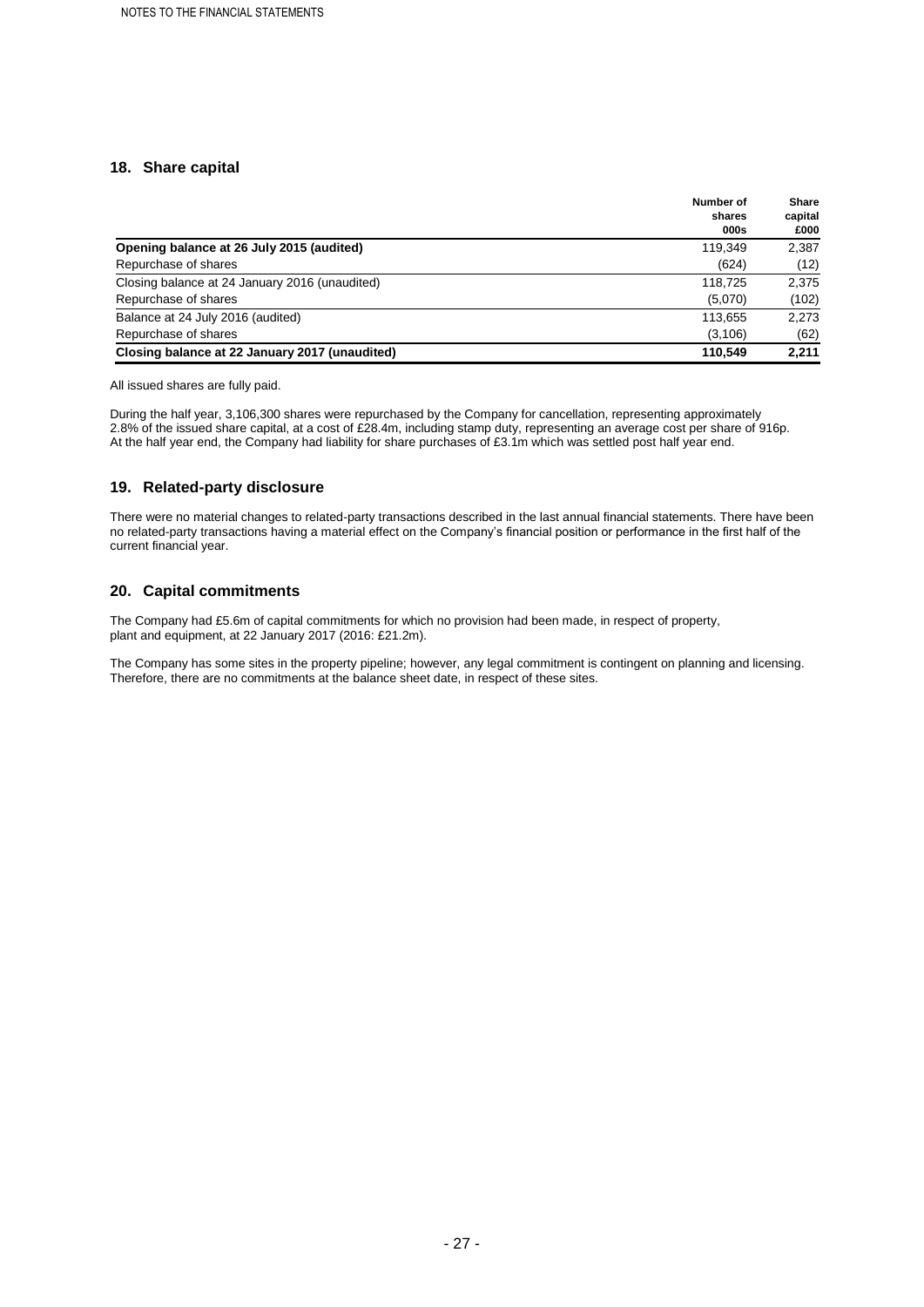## STATEMENT OF DIRECTORS' RESPONSIBILITIES

The directors confirm that this condensed interim financial information has been prepared in accordance with IAS 34, as adopted by the European Union, and that the interim management report includes a fair review of the information required by DTR 4.2.7 and DTR 4.2.8, namely:

- an indication of important events which have occurred during the first 26 weeks and their impact on the condensed set of financial statements, plus a description of the changes in principal risks and uncertainties for the remaining 26 weeks of the financial year.
- material related-party transactions in the first 26 weeks and any material changes in the related-party transactions described in the last annual report.

The directors of J D Wetherspoon plc are listed in the J D Wetherspoon annual report for 24 July 2016. A list of current directors is maintained on the J D Wetherspoon plc website: www.jdwetherspoon.com

By order of the board

**John Hutson Ben Whitley**<br> **Director**<br> **Director** Director<br>9 March 2017

9 March 2017 9 March 2017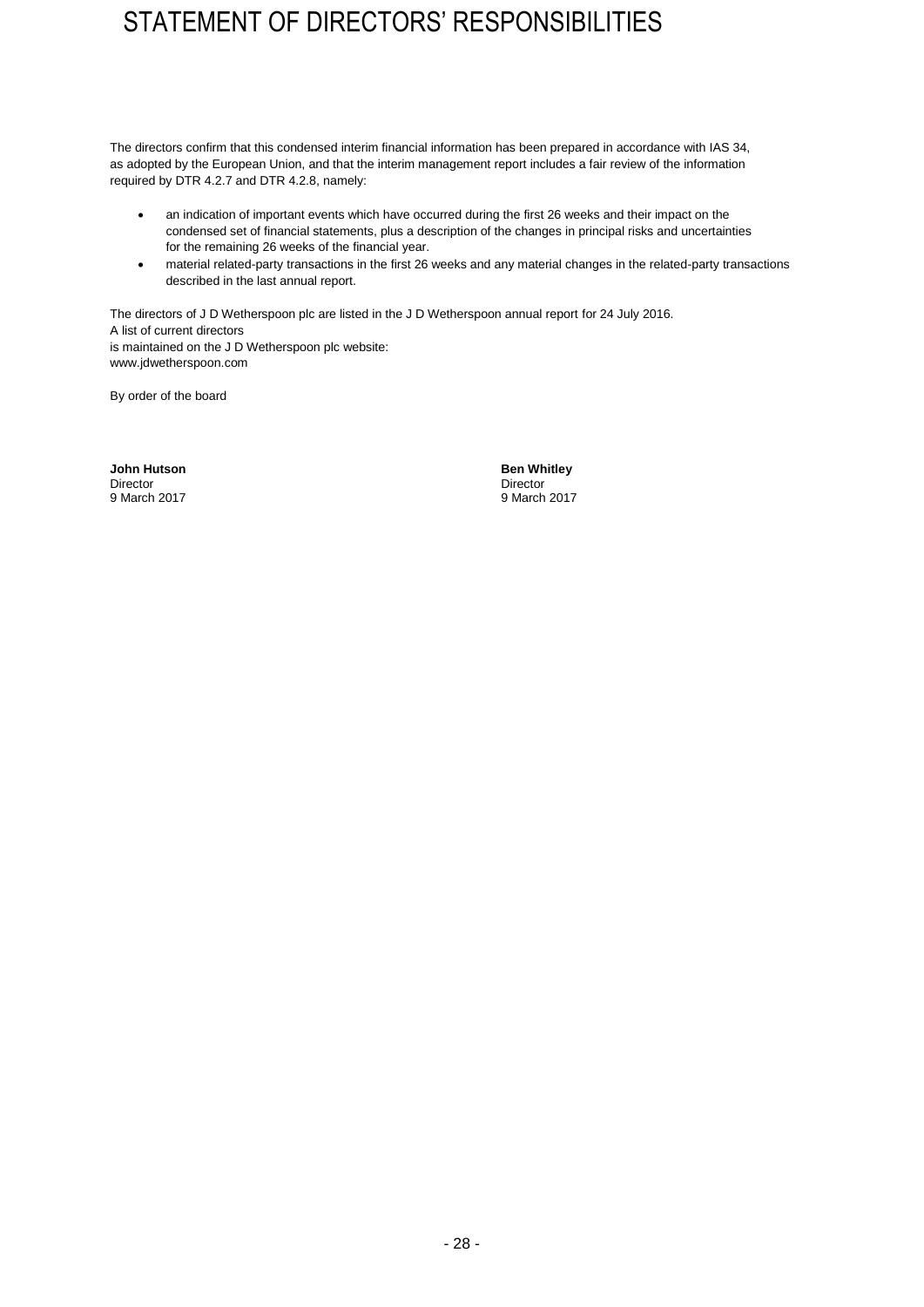## INDEPENDENT REVIEW REPORT TO J D WETHERSPOON PLC

### **Report on the interim financial statements**

#### **Our conclusion**

We have reviewed J D Wetherspoon plc's interim financial statements (the "interim financial statements") in the interim report 2017 of J D Wetherspoon plc for the 26 week period ended 22 January 2017. Based on our review, nothing has come to our attention that causes us to believe that the interim financial statements are not prepared, in all material respects, in accordance with International Accounting Standard 34, 'Interim Financial Reporting', as adopted by the European Union and the Disclosure Guidance and Transparency Rules sourcebook of the United Kingdom's Financial Conduct Authority

#### **What we have reviewed**

The interim financial statements comprise:

- the balance sheet as at 22 January 2017;
- the income statement and statement of comprehensive income for the period then ended;
- the cash flow statement for the period then ended;
- the statement of changes in shareholders' equity for the period then ended; and
- the explanatory notes to the interim financial statements.

The interim financial statements included in the interim report 2017 have been prepared in accordance with International Accounting Standard 34, 'Interim Financial Reporting', as adopted by the European Union and the Disclosure Guidance and Transparency Rules sourcebook of the United Kingdom's Financial Conduct Authority.

As disclosed in note 2 to the interim financial statements, the financial reporting framework that has been applied in the preparation of the full annual financial statements of the Company is applicable law and International Financial Reporting Standards (IFRSs) as adopted by the European Union.

### **Responsibilities for the interim financial statements and the review**

**Our responsibilities and those of the directors** The interim report 2017, including the interim financial statements, is the responsibility of, and has been approved by, the directors. The directors are responsible for preparing the interim report 2017 in accordance with the Disclosure Guidance and Transparency Rules sourcebook of the United Kingdom's Financial Conduct Authority.

Our responsibility is to express a conclusion on the interim financial statements in the interim report 2017 based on our review. This report, including the conclusion, has been prepared for and only for the

company for the purpose of complying with the Disclosure Guidance and Transparency Rules sourcebook of the United Kingdom's Financial Conduct Authority and for no other purpose. We do not, in giving this conclusion, accept or assume responsibility for any other purpose or to any other person to whom this report is shown or into whose hands it may come save where expressly agreed by our prior consent in writing.

#### **What a review of interim financial statements involves**

We conducted our review in accordance with International Standard on Review Engagements (UK and Ireland) 2410, 'Review of Interim Financial Information Performed by the Independent Auditor of the Entity' issued by the Auditing Practices Board for use in the United Kingdom. A review of interim financial information consists of making enquiries, primarily of persons responsible for financial and accounting matters, and applying analytical and other review procedures.

A review is substantially less in scope than an audit conducted in accordance with International Standards on Auditing (UK and Ireland) and, consequently, does not enable us to obtain assurance that we would become aware of all significant matters that might be identified in an audit. Accordingly, we do not express an audit opinion.

We have read the other information contained in the interim report 2017 and considered whether it contains any apparent misstatements or material inconsistencies with the information in the interim financial statements.

PricewaterhouseCoopers LLP Chartered Accountants 9 March 2017 London

#### Notes:

- (a) The maintenance and integrity of the J D Wetherspoon plc website is the responsibility of the directors; the work carried out by the auditors does not involve consideration of these matters and, accordingly, the auditors accept no responsibility for any changes that may have occurred to the interim financial statements since they were initially presented on the website.
- (b) Legislation in the United Kingdom governing the preparation and dissemination of financial statements may differ from legislation in other jurisdictions.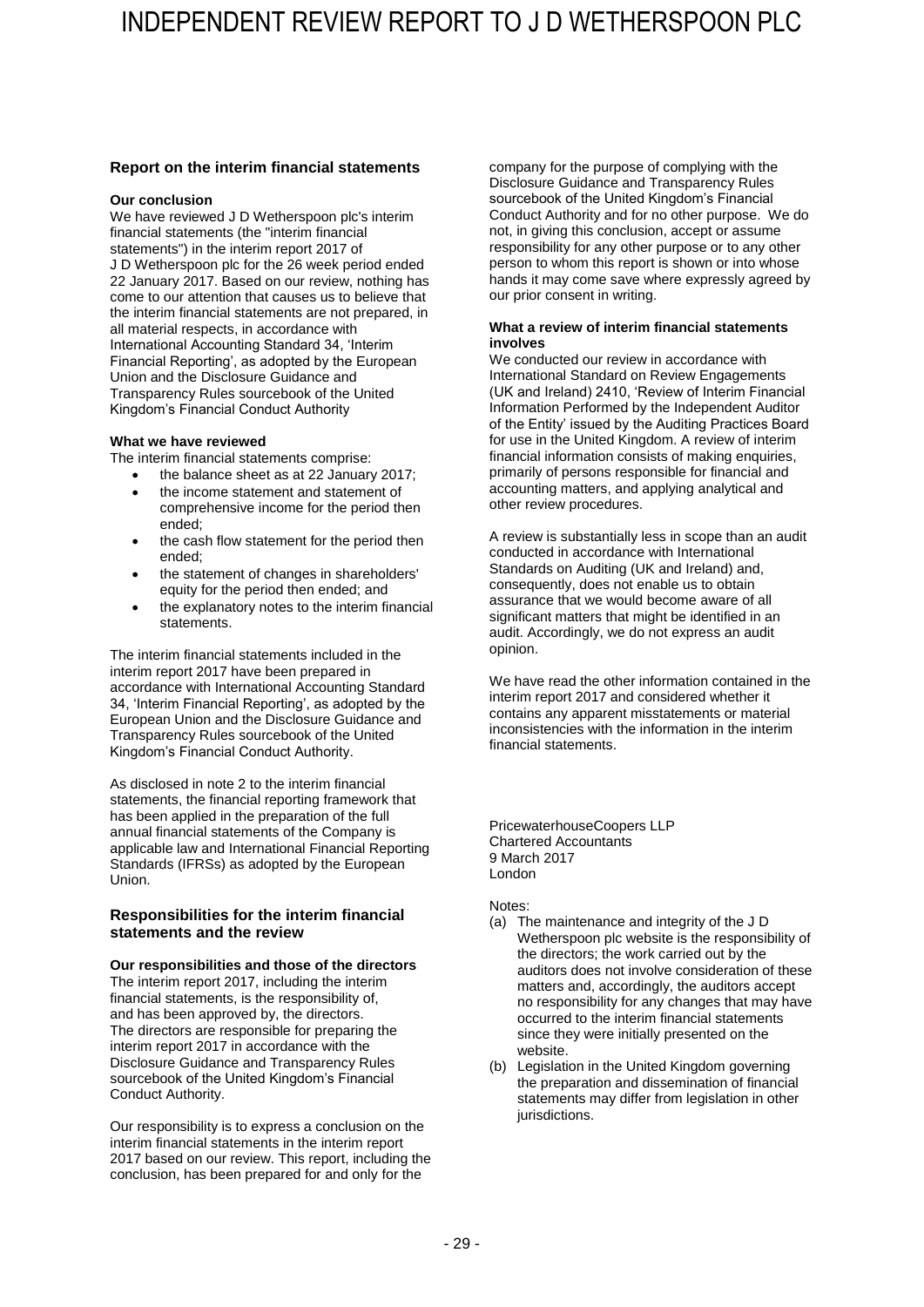## PUBS OPENED SINCE 25 JULY 2016

| <b>Name</b>                             | <b>Address</b>                   | Town       | <b>Postcode Country</b> |    |
|-----------------------------------------|----------------------------------|------------|-------------------------|----|
| The Iron Duke                           | Town Hall Buildings, Fore Street | Wellington | <b>TA21 8LS</b>         | UK |
| The Caley Picture House 31 Lothian Road |                                  | Edinburgh  | EH <sub>1</sub> 2DJ     | UK |